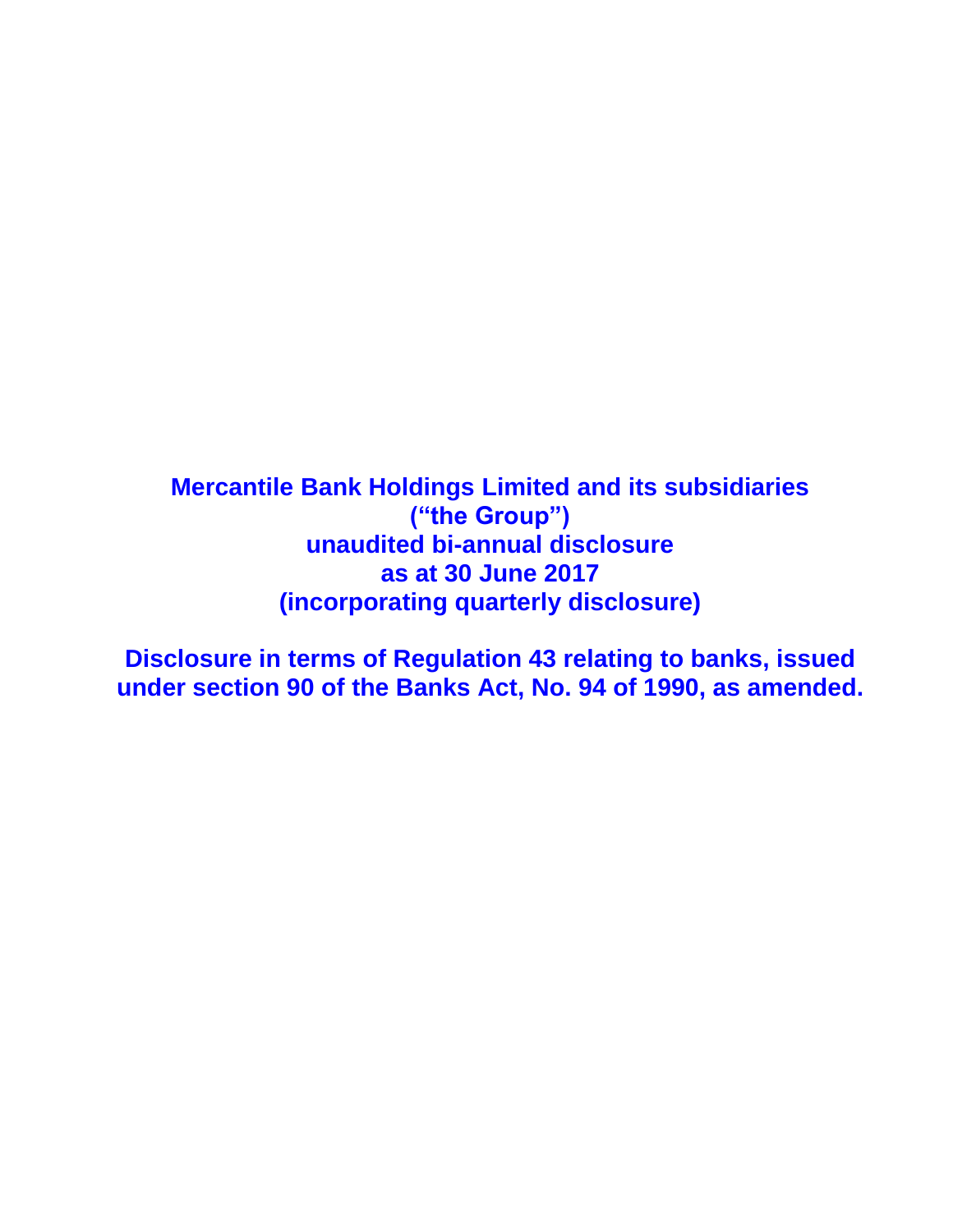**1. Basis of compilation**

The following information is compiled in terms of Regulation 43 relating to banks, issued under section 90 of the Banks Act, No.94 of 1990 (as amended) ("the Regulations"), which incorporates the Basel 3 Pillar Three requirements on market discipline.

All disclosures presented below are consistent with those made in terms of International Financial Reporting Standards ("IFRS"), unless otherwise stated. In the main, differences between IFRS and information disclosed in terms of the Regulations relate to the definition of capital and the calculation and measurement thereof.

These disclosures have been prepared in compliance with the Group's disclosure policy.

Additional information providing context for disclosures contained herein is included in the following document published by the Mercantile Holdings Group, available under the financial results link on the website [https://www.mercantile.co.za/,](https://www.mercantile.co.za/) and which contains information as listed under each section.

Mercantile Bank Holding Limited Integrated Annual Report 2016

□ Group review

- □ Strategy
- □ Sustainability
- □ Corporate governance
- □ Accounting policies
- □ Notes to the annual financial statements
- □ Risk management and control
- **2. Scope of reporting**

This report covers the consolidated results of Mercantile Bank Holdings Limited and its subsidiaries ("the Group") for the period ending 30 June 2017.

Mercantile Bank Holdings Limited is a registered bank-controlling and investment-holding company. Its 100% holding company is Caixa Geral de Depósitos S.A. ("CGD"), a company registered in Portugal.

The consolidated approach adopted for accounting purposes is consistent with the approach adopted for regulatory purposes. The descriptions and details of the consolidated entities within the Group are as follows: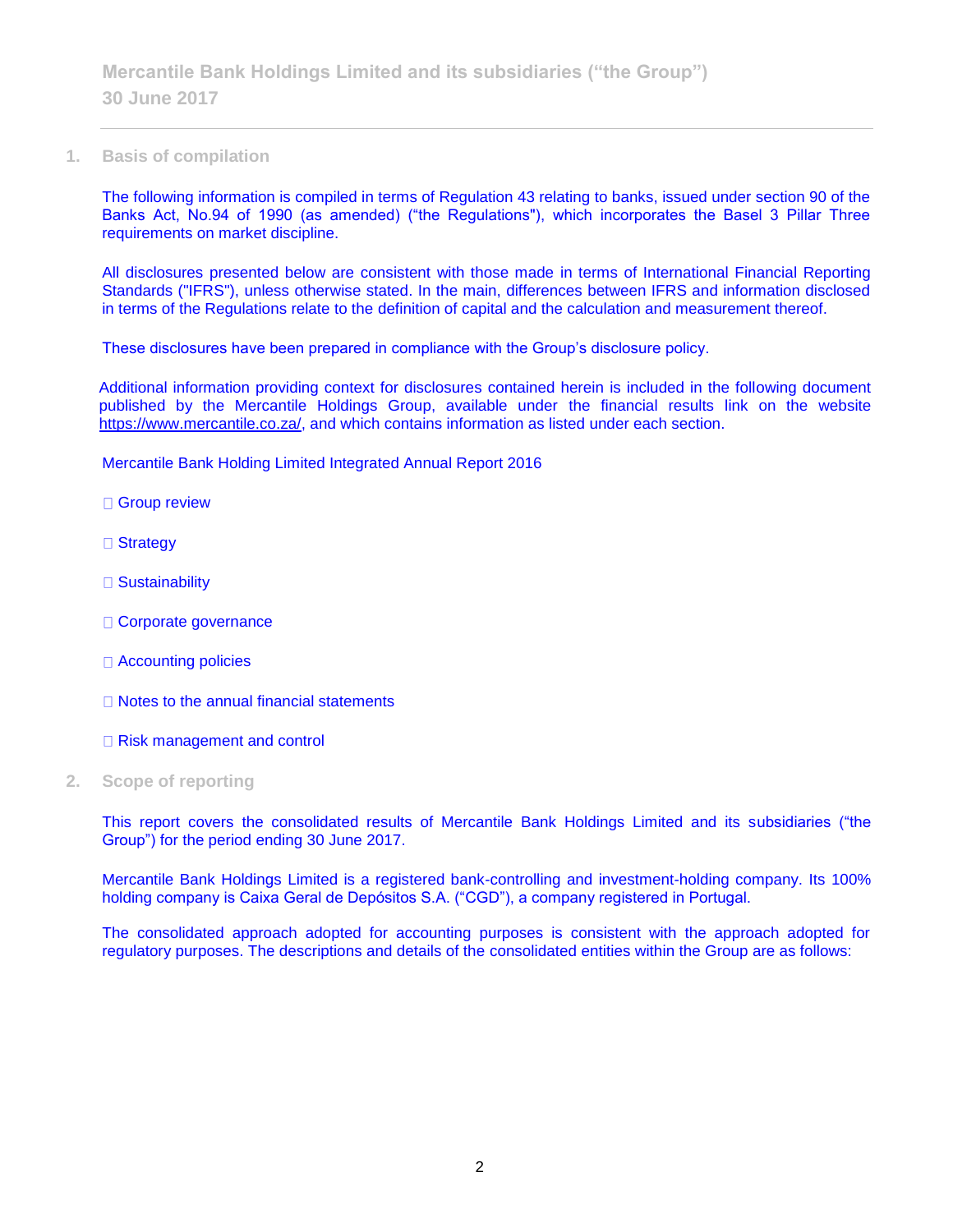**Mercantile Bank Holdings Limited and its subsidiaries ("the Group") 30 June 2017**

|                                        | <b>Effective</b><br>holding<br>% | <b>Nature of</b><br><b>business</b> | <b>Fully</b><br>consolidated |
|----------------------------------------|----------------------------------|-------------------------------------|------------------------------|
| <b>Company name</b>                    |                                  |                                     |                              |
| <b>Mercantile Bank Limited</b>         | 100                              | <b>Banking</b>                      | <b>Yes</b>                   |
| Mercantile Insurance Brokers (Pty) Ltd | 100                              | Insurance and assurance brokers     | <b>Yes</b>                   |
| Portion 2 of Lot 8 Sandown (Pty) Ltd   | 100                              | <b>Property holding</b>             | <b>Yes</b>                   |
| Mercantile Rental Finance (Pty) Ltd    | 100                              | <b>Rental finance</b>               | <b>Yes</b>                   |
| <b>Compass Securitisation (RF) Ltd</b> | 100                              | Securitisation vehicle              | <b>Yes</b>                   |

Other than Regulatory capital adequacy requirements, there are currently no restrictions or other major impediments on the transfer of funds or capital within the Group.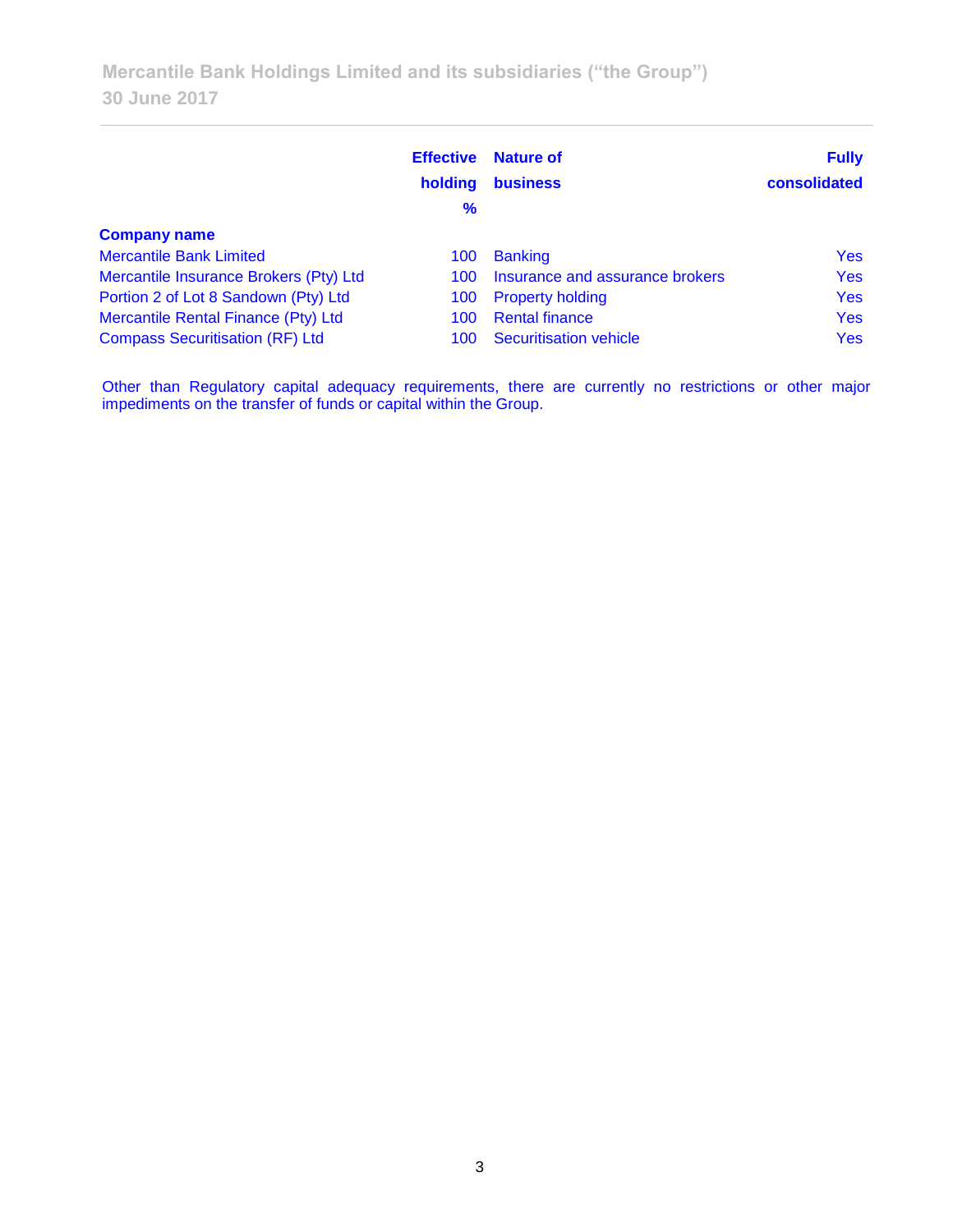## **3 Credit risk**

This section outlines the regulatory view of the risk associated with advances. These balances are reflected on the Mercantile Bank Holdings Limited balance sheet. The Group primarily advances funds to unrated counterparties. In the case of exposures to rated counterparties, the process for risk weighting these exposures is in accordance with the requirements of the Regulations.

For an overview of credit risk for the Group as well as related qualitative information, please refer to "risk management and control" on pages 82 to 86 of the Mercantile Bank Holdings Limited Integrated Report for the year ended 31 December 2016.

The Group has adopted the standardised approach to determine the capital requirement for credit risk on all portfolios.

#### **3.1 Credit quality of assets**

The following table shows the classification of the gross carrying value of the total of the advances and interbank deposits split between defaulted and non-defaulted exposures and shows the impairments raised in respect of the defaulted exposures.

|                             | Gross carrying values of                                             | Allowances/ | Net values |            |
|-----------------------------|----------------------------------------------------------------------|-------------|------------|------------|
|                             | Non-defaulted exposures<br>Defaulted exposures<br><b>Impairments</b> |             |            |            |
| Loans                       | 196 901                                                              | 11 339 500  | 94 788     | 11 441 613 |
| Debt securities             |                                                                      |             |            |            |
| Off-balance sheet exposures |                                                                      | 1 754 305   |            | 1754305    |
| <b>Total</b>                | 196 901                                                              | 13 093 805  | 94 788     | 13 195 918 |

### **3.2 Changes in stock of defaulted loans and debt securities**

|   | Defaulted loans and debt securities at end of the previous reporting period   | 181 434 |
|---|-------------------------------------------------------------------------------|---------|
|   | Loans and debt securities that have defaulted since the last reporting period | 34 542  |
|   | Returned to non-defaulted status                                              | (3462)  |
| 4 | Amounts written off                                                           | (6602)  |
|   | Other changes                                                                 | (9011)  |
| 6 | Defaulted loans and debt securities at end of the reporting period            | 196 901 |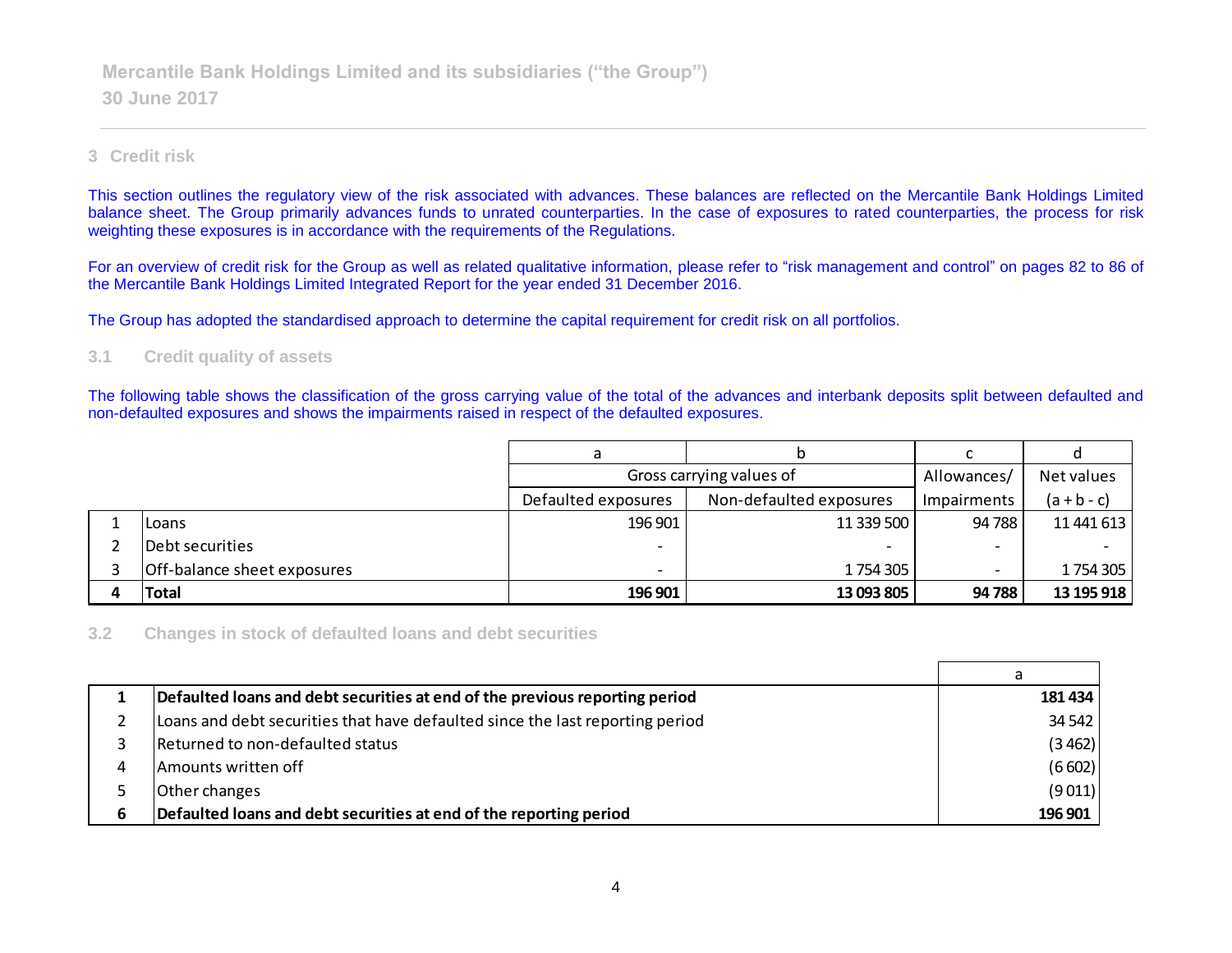## **3.3 Breakdown of gross credit exposure by geographic areas**

|                              | <b>On balance</b><br>sheet exposure<br><b>R'000</b> | <b>Off balance</b><br>sheet exposure<br><b>R'000</b> | <b>Derivative</b><br><b>instruments</b><br><b>R'000</b> | <b>Total</b><br><b>R'000</b> |
|------------------------------|-----------------------------------------------------|------------------------------------------------------|---------------------------------------------------------|------------------------------|
| <b>Geographical area</b>     |                                                     |                                                      |                                                         |                              |
| <b>South Africa</b>          | 10 836 279                                          | 1754305                                              | 46 538                                                  | 12 637 122                   |
| Other                        | 653 584                                             | ۰                                                    |                                                         | 653 584                      |
| - Africa (excl South Africa) | 3644                                                |                                                      |                                                         | 3644                         |
| - Asia                       | 477                                                 |                                                      |                                                         | 477                          |
| - Australia                  | 9439                                                |                                                      |                                                         | 9439                         |
| - Europe                     | 200 800                                             | ۰                                                    |                                                         | 200 800                      |
| - North America              | 439 224                                             | ۰                                                    | ۰                                                       | 439 224                      |
|                              |                                                     |                                                      |                                                         |                              |
| <b>Total</b>                 | 11 489 863                                          | 1754305                                              | 46 538                                                  | 13 290 706                   |

**3.4 Breakdown of gross credit exposure by industry sector**

|                                                                                     | <b>On balance</b><br>sheet exposure | <b>Off balance</b><br>sheet exposure | <b>Derivative</b><br><b>instruments</b> | <b>Total</b> |
|-------------------------------------------------------------------------------------|-------------------------------------|--------------------------------------|-----------------------------------------|--------------|
| <b>Industry sector</b>                                                              | <b>R'000</b>                        | <b>R'000</b>                         | <b>R'000</b>                            | <b>R'000</b> |
| Agriculture, hunting, forestry                                                      |                                     |                                      |                                         |              |
| and fishing                                                                         | 45 572                              | 38 149                               | 119                                     | 83 840       |
| Mining and quarrying                                                                | 138 972                             | 39 299                               | 3 3 8 1                                 | 181 652      |
| Manufacturing                                                                       | 864 510                             | 349 853                              | 2 2 4 0                                 | 1 216 603    |
| Electricity, gas and water supply                                                   | 18 175                              | 4 8 0 2                              | 29                                      | 23 006       |
| Construction                                                                        | 629 862                             | 119 408                              |                                         | 749 270      |
| Wholesale and retail trade,<br>repair of specified items, hotels<br>and restaurants | 983 814                             | 355 180                              | 5826                                    | 1 344 820    |
| Transport, storage and<br>communication                                             | 90 201                              | 24 235                               | 51                                      | 114 487      |
| Financial intermediation and<br>insurance                                           | 2841249                             | 60 1 25                              | 25 6 28                                 | 2 927 002    |
| <b>Real estate</b>                                                                  | 2 699 803                           | 152 978                              |                                         | 2 852 781    |
| <b>Business services</b>                                                            | 560 555                             | 58 068                               | 250                                     | 618 873      |
| Community, social and personal<br>services                                          | 271 889                             | 74 457                               | 124                                     | 346 470      |
| <b>Private households</b>                                                           | 1 577 478                           | 187 133                              | 7                                       | 1764618      |
| <b>Other</b>                                                                        | 767 783                             | 290 618                              | 8883                                    | 1 067 284    |
| <b>Total</b>                                                                        | 11 489 863                          | 1754305                              | 46 538                                  | 13 290 706   |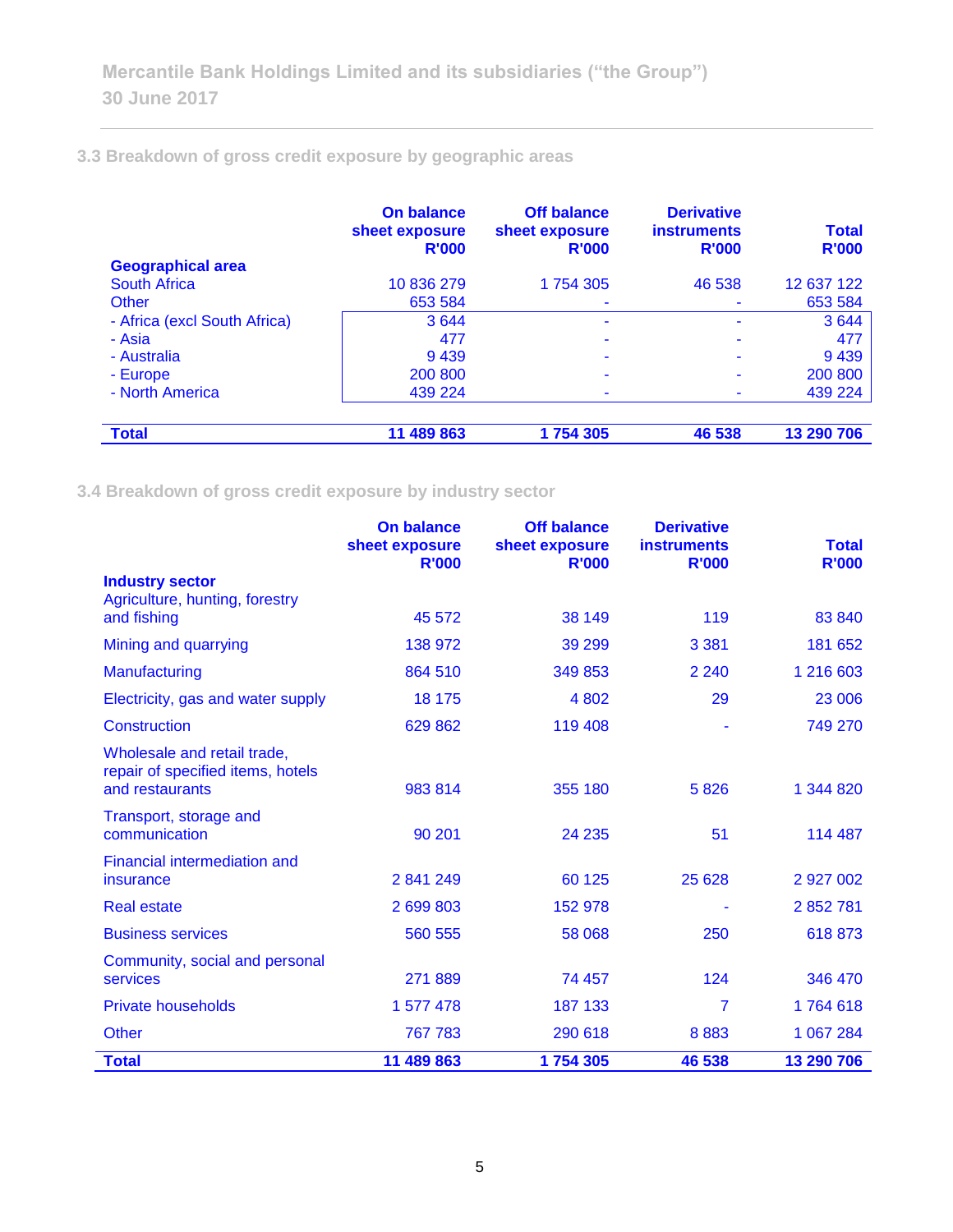**3.5 Impaired and past due loans and advances by geographical area**

|                                                 | <b>South</b><br><b>Africa</b><br><b>Gross amount</b><br>R'000 | <b>Other</b><br><b>Gross amount</b><br>R'000 |
|-------------------------------------------------|---------------------------------------------------------------|----------------------------------------------|
| <b>Individually impaired loans and advances</b> | 196 901                                                       |                                              |
| <b>Impairments for credit losses</b>            |                                                               |                                              |
| Portfolio impairments                           | 26 633                                                        |                                              |
| <b>Specific impairments</b>                     | 68 155                                                        |                                              |
|                                                 | 94 788                                                        |                                              |

**3.6 Category age analysis of loans and advances that are past due but not individually impaired** 

| Past due for:       | $1 - 30$ days<br><b>R'000</b> | $31 - 60$ days<br><b>R'000</b> | 61 -90 days<br><b>R'000</b> | <b>Total</b><br>gross<br>amount<br><b>R'000</b> |
|---------------------|-------------------------------|--------------------------------|-----------------------------|-------------------------------------------------|
| <b>South Africa</b> | 71864                         | 1463                           | 313                         | 73 640                                          |
| <b>Other</b>        | $\blacksquare$                | $\blacksquare$                 | $\blacksquare$              | $\blacksquare$                                  |

A financial asset is past due when the counterparty has failed to make a payment that is contractually due; this is based on appropriate rules and assumptions per product type. An impairment loss is recognised if there is objective evidence that a financial asset or group of financial assets is impaired. Impaired exposure relates to assets that are individually determined to be impaired at reporting date.

#### **3.7 Impairments for credit losses**

| <b>Reconciliation of credit impairment balances</b> | <b>Portfolio</b><br><i>impairment</i><br>R'000 | <b>Specific</b><br><b>impairment</b><br>R'000 | <b>Total</b><br><b>R'000</b> |
|-----------------------------------------------------|------------------------------------------------|-----------------------------------------------|------------------------------|
| Credit impairments: balance at the beginning        |                                                |                                               |                              |
| of the period                                       | 26 583                                         | 62 882                                        | 89 4 65                      |
| <b>Movements for the period</b>                     |                                                |                                               |                              |
| <b>Credit losses written-off</b>                    |                                                | (2 269)                                       | (2269)                       |
| Net impairments raised                              | 50                                             | 7542                                          | 7 5 9 2                      |
| Credit impairments: balance at the end of the       |                                                |                                               |                              |
| period                                              | 26 633                                         | 68 155                                        | 94 788                       |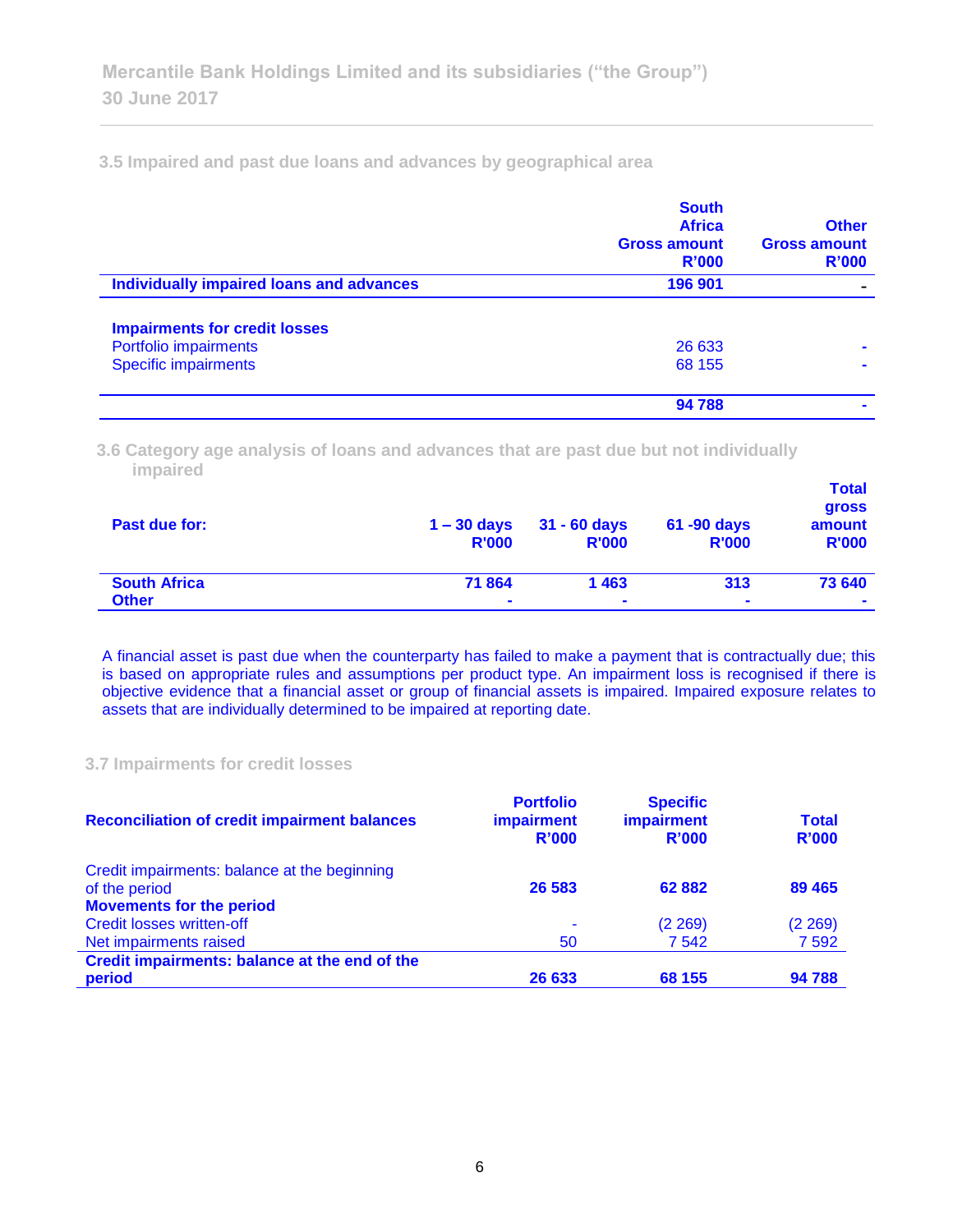**3.8 Ageing analysis of gross advances**

|                        | <b>Gross</b> |
|------------------------|--------------|
|                        | <b>R'000</b> |
| Not past due           | 12 847 467   |
| Past due 31-90 days    | 246 338      |
| Past due 91 - 182 days | 143 332      |
| Past due > 182 days    | 53 569       |
| <b>Total</b>           | 13 290 706   |

**3.9 Credit risk mitigation techniques**

|                    |                             |                      |                                        |              | <b>Exposures secured</b> |                          |                                |
|--------------------|-----------------------------|----------------------|----------------------------------------|--------------|--------------------------|--------------------------|--------------------------------|
|                    | <b>Exposures Unsecured:</b> | Exposures secured by | Exposures secured by Exposures secured |              | by financial             | Exposure secured         | Exposures secured by credit    |
|                    | carrying amount             | collateral           | collateral, of which:                  | by financial | guarantees, of           | by credit                | derivatives, of which: secured |
|                    |                             |                      | secured amount                         | guarantees   | which: secured           | derivatives              | amount                         |
|                    |                             |                      |                                        |              | amount                   |                          |                                |
| Loans              | 7 254 207                   | 6036499              | 306 473                                |              |                          | $\,$                     | $\sim$                         |
| Debt securities    |                             |                      |                                        |              |                          | $\,$                     | $\sim$                         |
| Total              | 7254207                     | 6036499              | 306 473                                |              |                          | $\overline{\phantom{a}}$ | $\sim$                         |
| Of which defaulted | 18 2 43                     | 178 658              | 8834                                   |              |                          | $\overline{\phantom{a}}$ | $\sim$                         |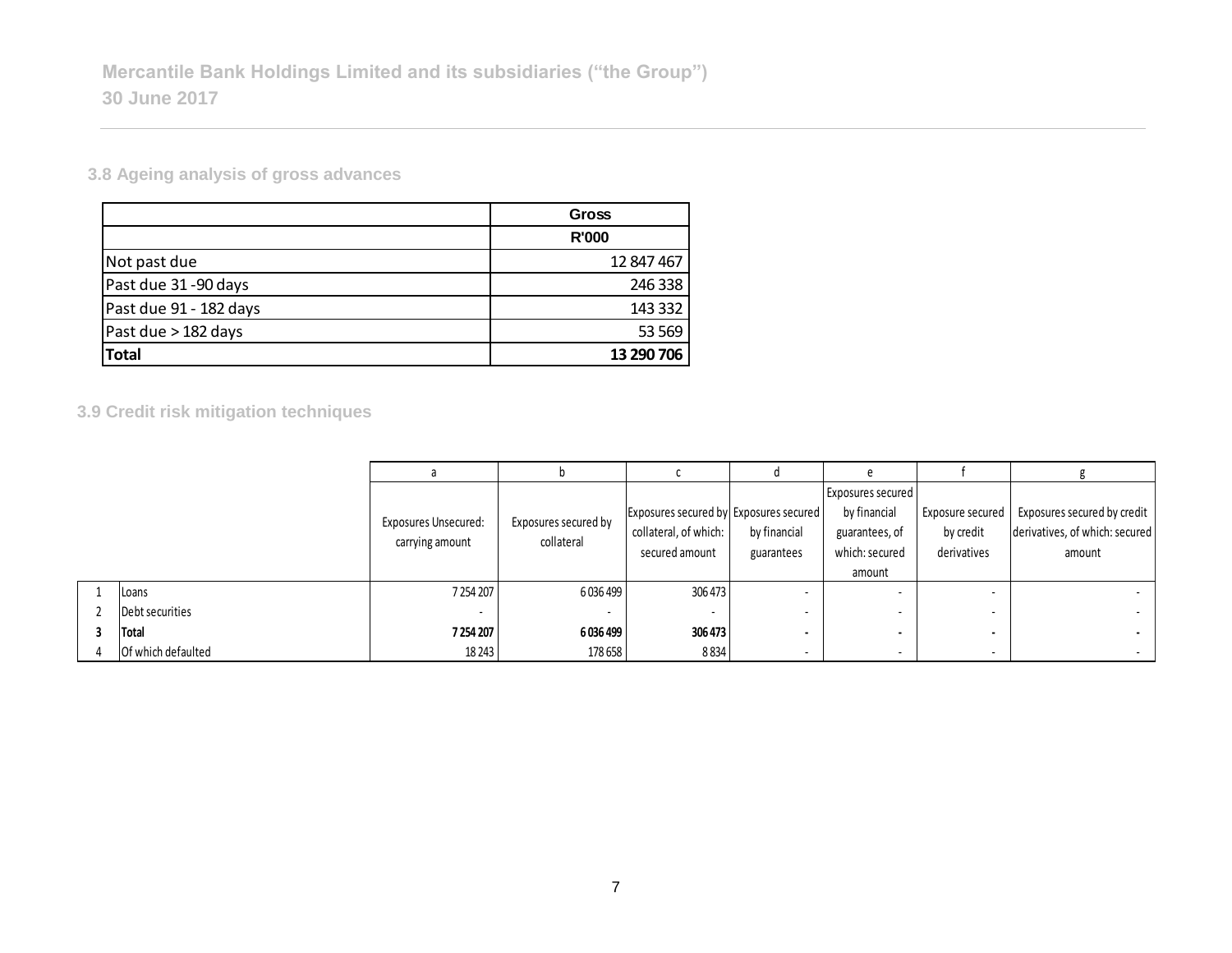**3.10 Aggregate credit exposure after set off but before and after credit mitigation techniques**

|    |                                               | a                          | b                            | c                          | d                                            | e          |                     |
|----|-----------------------------------------------|----------------------------|------------------------------|----------------------------|----------------------------------------------|------------|---------------------|
|    |                                               |                            | Exposures before CCF and CRM | Exposures post CCF and CRM |                                              |            | RWA and RWA density |
|    | Asset classes                                 | On-balance sheet<br>amount | Off-balance sheet amount     | On-balance                 | Off-balance<br>sheet amount I sheet amount I | <b>RWA</b> | RWA density         |
| 1  | Sovereign and their central banks             | 505 802                    |                              | 505 802                    | $\overline{\phantom{a}}$                     |            | 0.00%               |
| 2  | Non-central government public sector entities | 2752                       |                              | 2752                       | $\overline{\phantom{a}}$                     | 1376       | 50.01%              |
| 3  | Multilateral development banks                |                            |                              |                            | $\overline{\phantom{a}}$                     |            | 0.00%               |
| 4  | <b>Banks</b>                                  | 1433067                    | 15 701                       | 1433067                    | 7851                                         | 303 978    | 21.10%              |
| 5  | Securities firms                              | 185                        | 122                          |                            |                                              | 120        | 0.00%               |
| 6  | Corporates                                    | 2849303                    | 810708                       | 2873456                    | 118 660                                      | 2 987 004  | 99.83%              |
|    | Regulatory retail portfolios                  | 1994 181                   | 752 531                      | 2 5 2 0 8 9 9              | 158 835                                      | 1718470    | 64.13%              |
| 8  | Secured by residential property               | 1963347                    | 47 575                       | 1 395 563                  | 46 455                                       | 1029 272   | 71.38%              |
| 9  | Secured by commercial real estate             | 2 590 688                  | 127 295                      | 2 533 687                  | 97 566                                       | 2 667 054  | 101.36%             |
| 10 | Equity                                        |                            |                              |                            | $\overline{\phantom{a}}$                     |            | 0.00%               |
| 11 | Past-due loans                                | 197074                     | 374                          | 128 413                    | $\overline{\phantom{a}}$                     | 127 743    | 99.48%              |
| 12 | Higher-risk categories                        |                            | $\overline{\phantom{0}}$     |                            | $\overline{\phantom{a}}$                     |            | 0.00%               |
| 13 | Other assets                                  | 819 568                    | $\overline{\phantom{a}}$     | 1056143                    | $\overline{\phantom{a}}$                     | 626 249    | 59.30%              |
| 14 | Total                                         | 12 355 970                 | 1754305                      | 12 449 782                 | 429 367                                      | 9461266    | 73.46%              |

Included in 'Corporates' and 'Banks' exposures are, respectively, money market funds of R345 million and R755 million.

 Included in the above are securitised rental assets to the value of R340 million held in Compass Securitisation (RF) Ltd, which is consolidated for Group purposes.

 Only inward bank guarantees and eligible pledged investments and/or liquid funds are taken into account as credit risk mitigation (CRM). Inward guarantees are mainly received from CGD. Other forms of credit risk mitigation are non-qualifying collateral items in terms of the Regulations and are commented on below.

The Group uses on- and off-balance sheet netting to restrict its exposure to credit losses. When a client maintains both debit and credit balances with the Group and the Group enters into a netting agreement in respect of the relevant loans and deposits with the said counterparty, the Group may regard the exposure as a collateralised exposure in accordance with Regulation 23 of the Regulations. As at 30 June 2017, the Group did not recognise any netting arrangements to reduce its credit risk exposures for capital adequacy requirements.

**Policies and processes for collateral valuation and management**

Dependent upon the risk profile of the customer and their track record/payment history, and the risk inherent in the product offering, varying types and levels of security are taken to reduce credit-related risks. These include, inter alia, pledges of investments, mortgage and notarial bonds, guarantees and cession of debtors. Various levels of security value are attached to the different categories of security taken. The value of the security is reviewed regularly and the Group does not have any material concentration risk in respect of collateral used to reduce credit risk. Clean or unsecured lending will only be considered for financially-strong borrowers. Please refer to note 8.10 on page 66 of the 2016 integrated annual report.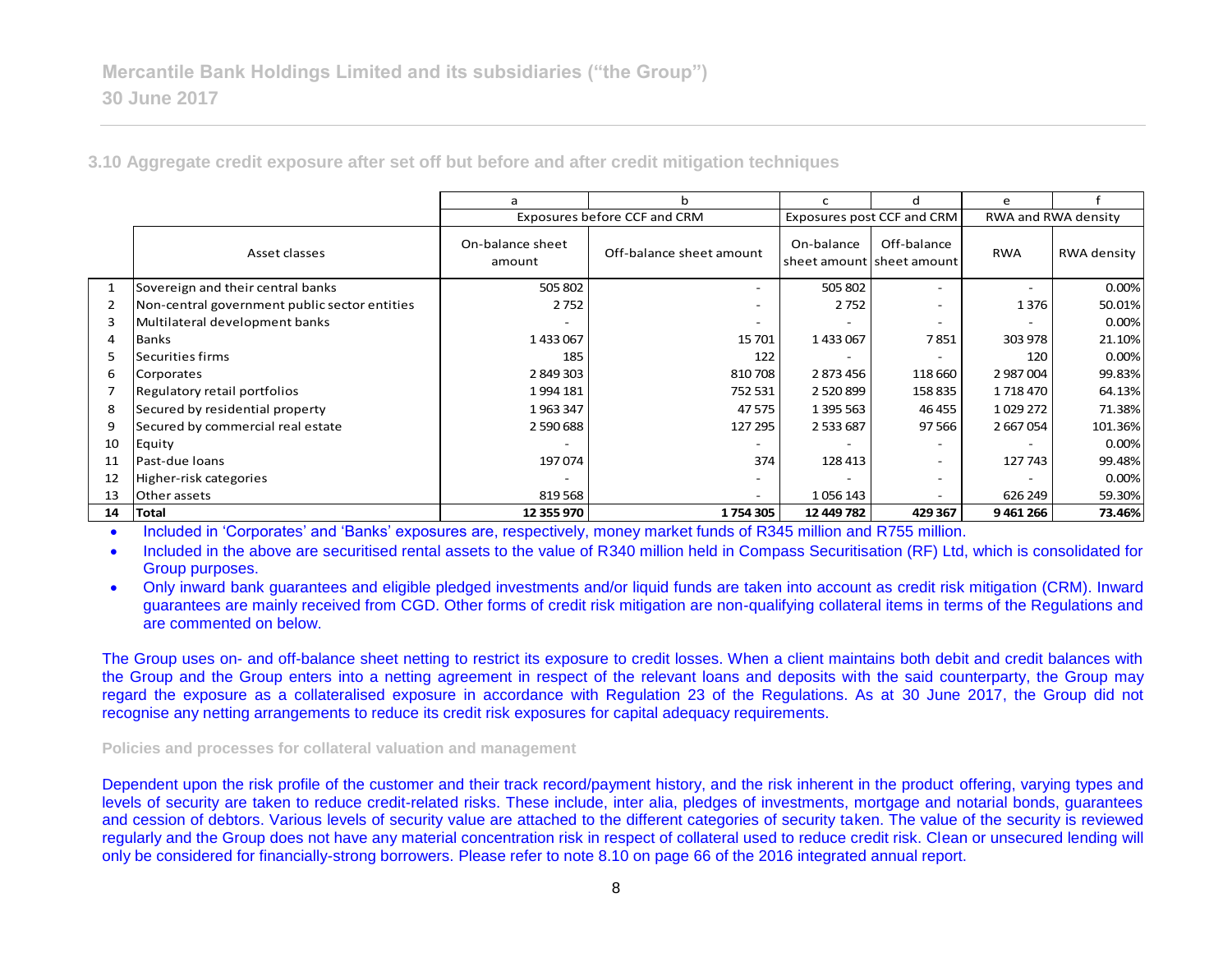**3.11 Exposures by asset class and risk weights**

|                |                                                    | a              | b                        | C              | d              | e                        |         | g              | h     |                |                  |
|----------------|----------------------------------------------------|----------------|--------------------------|----------------|----------------|--------------------------|---------|----------------|-------|----------------|------------------|
|                |                                                    |                |                          |                |                |                          |         |                |       |                | Total credit     |
|                | Asset classes by Risk weights                      | 0%             | 10%                      | 20%            | 35%            | 50%                      | 75%     | 100%           | 150%  | Others         | exposures        |
|                |                                                    |                |                          |                |                |                          |         |                |       |                | amount (post CCF |
|                |                                                    |                |                          |                |                |                          |         |                |       |                | and post-CRM)    |
| $\mathbf{1}$   | Sovereign and their central banks                  | 505 802        |                          |                | $\blacksquare$ |                          |         |                |       |                | 505 802          |
| $\overline{2}$ | Non-central government public sector entities (PSI | $\blacksquare$ |                          |                | $\blacksquare$ | 2752                     |         | $\blacksquare$ |       |                | 2752             |
| 3              | Multilateral development banks (MDBs)              | $\blacksquare$ | $\overline{\phantom{a}}$ |                | $\blacksquare$ |                          |         | $\blacksquare$ |       | $\blacksquare$ |                  |
| 4              | <b>Banks</b>                                       |                | $\overline{\phantom{a}}$ | 1 402 551      | $\blacksquare$ | 30 171                   |         | 7823           | 373   |                | 1440918          |
| 5              | Securities firms                                   |                |                          |                |                |                          |         |                |       |                |                  |
| 6              | Corporates                                         |                | $\overline{\phantom{0}}$ |                | $\blacksquare$ | $\overline{\phantom{a}}$ |         | 2 9 9 2 1 1 6  |       |                | 2 9 9 2 1 1 6    |
|                | Regulatory retail portfolios                       |                |                          |                |                | $\blacksquare$           | 1624038 | 1055696        |       |                | 2679734          |
| 8              | Secured by residential property                    |                |                          | $\blacksquare$ | 1442018        | $\overline{\phantom{a}}$ |         |                |       |                | 1442018          |
| 9              | Secured by commercial real estate                  | $\blacksquare$ |                          |                |                | $\blacksquare$           |         | 2631253        |       |                | 2631253          |
| $10\,$         | Equity                                             |                |                          |                | $\blacksquare$ |                          |         |                |       |                |                  |
| 11             | Past-due loans                                     | $\blacksquare$ | $\blacksquare$           |                | $\blacksquare$ | 28769                    |         | 71975          | 27669 |                | 128 413          |
| 12             | Higher-risk categories                             | $\blacksquare$ |                          |                | $\blacksquare$ | $\blacksquare$           |         |                |       |                |                  |
| 13             | Other assets                                       | 429 893        | $\blacksquare$           |                | $\blacksquare$ | $\blacksquare$           |         | 626 249        |       | $\blacksquare$ | 1056143          |
| $14\,$         | <b>Total</b>                                       | 935 696        |                          | 1 402 551      | 1442018        | 61 692                   | 1624038 | 7385113        | 28042 |                | 12 879 149       |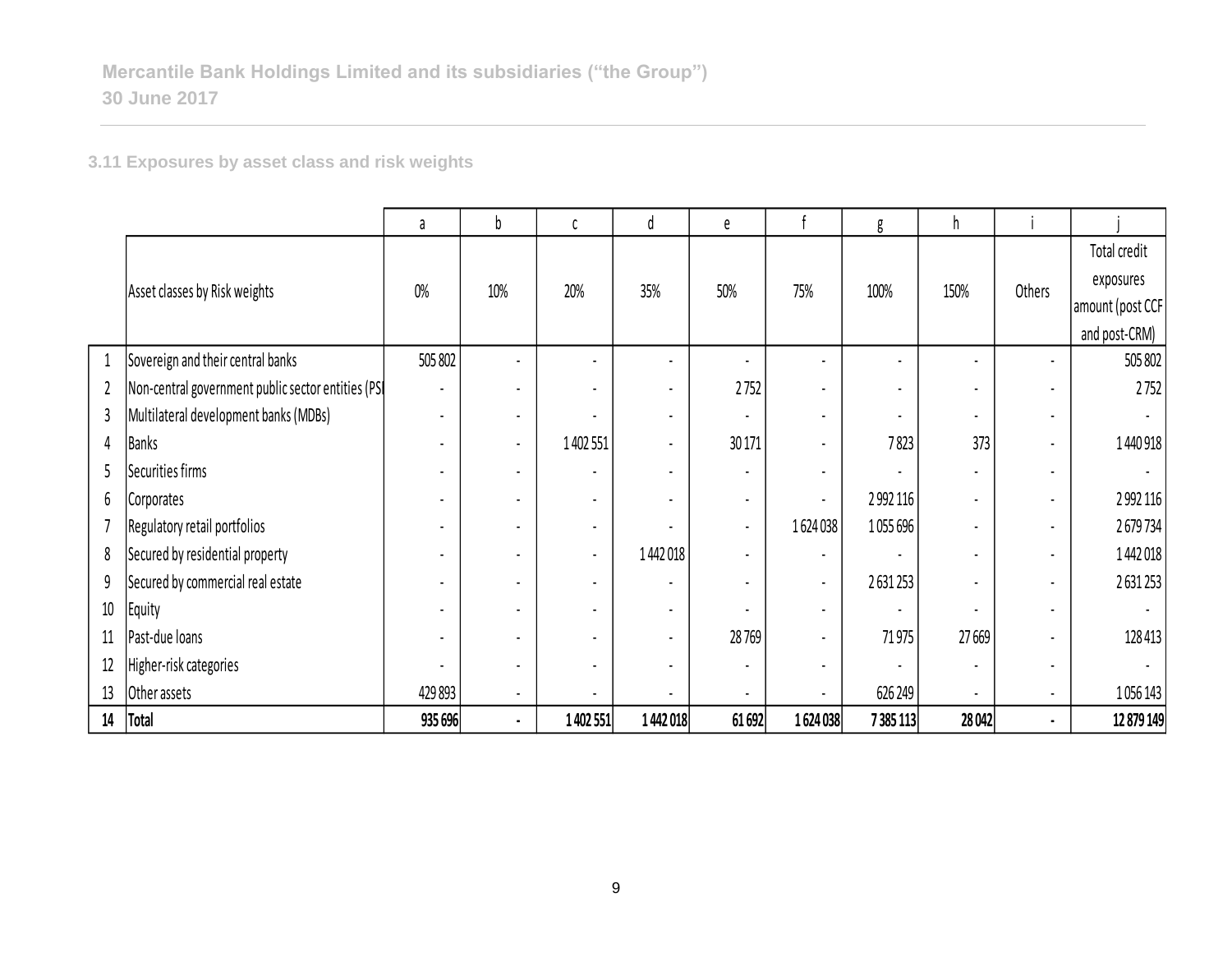## **3.12 Credit portfolio maturity analysis**

|                                                          | <b>Cash and</b><br>cash<br>equivalents<br>and current<br>accounts(1)<br><b>R'000</b> | <b>Credit</b><br>cards<br><b>R'000</b> | <b>Mortgage</b><br><b>loans</b><br><b>R'000</b> | <b>Instalment</b><br>sales and<br>leases<br><b>R'000</b> | <b>Other</b><br>advances<br>(2)<br><b>R'000</b> | <b>Negotiable</b><br><b>securities</b><br><b>R'000</b> | <b>Total</b><br><b>Advances</b><br><b>R'000</b> |
|----------------------------------------------------------|--------------------------------------------------------------------------------------|----------------------------------------|-------------------------------------------------|----------------------------------------------------------|-------------------------------------------------|--------------------------------------------------------|-------------------------------------------------|
| <b>Maturing up</b><br>to one month                       | 1 967 299                                                                            | 36836                                  | 210 094                                         | 10559                                                    | 2 2 3 0 2 4                                     | ٠                                                      | 4 4 6 3 8 1 2                                   |
| <b>Maturing</b><br>between one<br>and three<br>months    |                                                                                      |                                        | 297                                             | 4 4 1 1                                                  | 5 2 9 9                                         | 285 538                                                | 295 545                                         |
| <b>Maturing</b><br>between<br>three and six<br>months    |                                                                                      |                                        | 1 5 5 4                                         | 8 3 8 6                                                  | 16 642                                          | 150 145                                                | 176 727                                         |
| <b>Maturing</b><br>between six<br>months and<br>one year |                                                                                      |                                        | 15 182                                          | 34 479                                                   | 64 670                                          | 19 0 75                                                | 133 406                                         |
| <b>Maturing after</b><br>one year                        |                                                                                      | ÷                                      | 4 285 549                                       | 1 275 974                                                | 1 266 932                                       | 51 044                                                 | 6879500                                         |
|                                                          | 1967299                                                                              | 36836                                  | 4512676                                         | 1 333 809                                                | 3 592 567                                       | 505 802                                                | 11 948 989                                      |

(1) "Cash and cash equivalents" includes money market funds, and Rand- and foreign currency-denominated bank balances.

(2) "Other advances" includes medium-term and structured loans.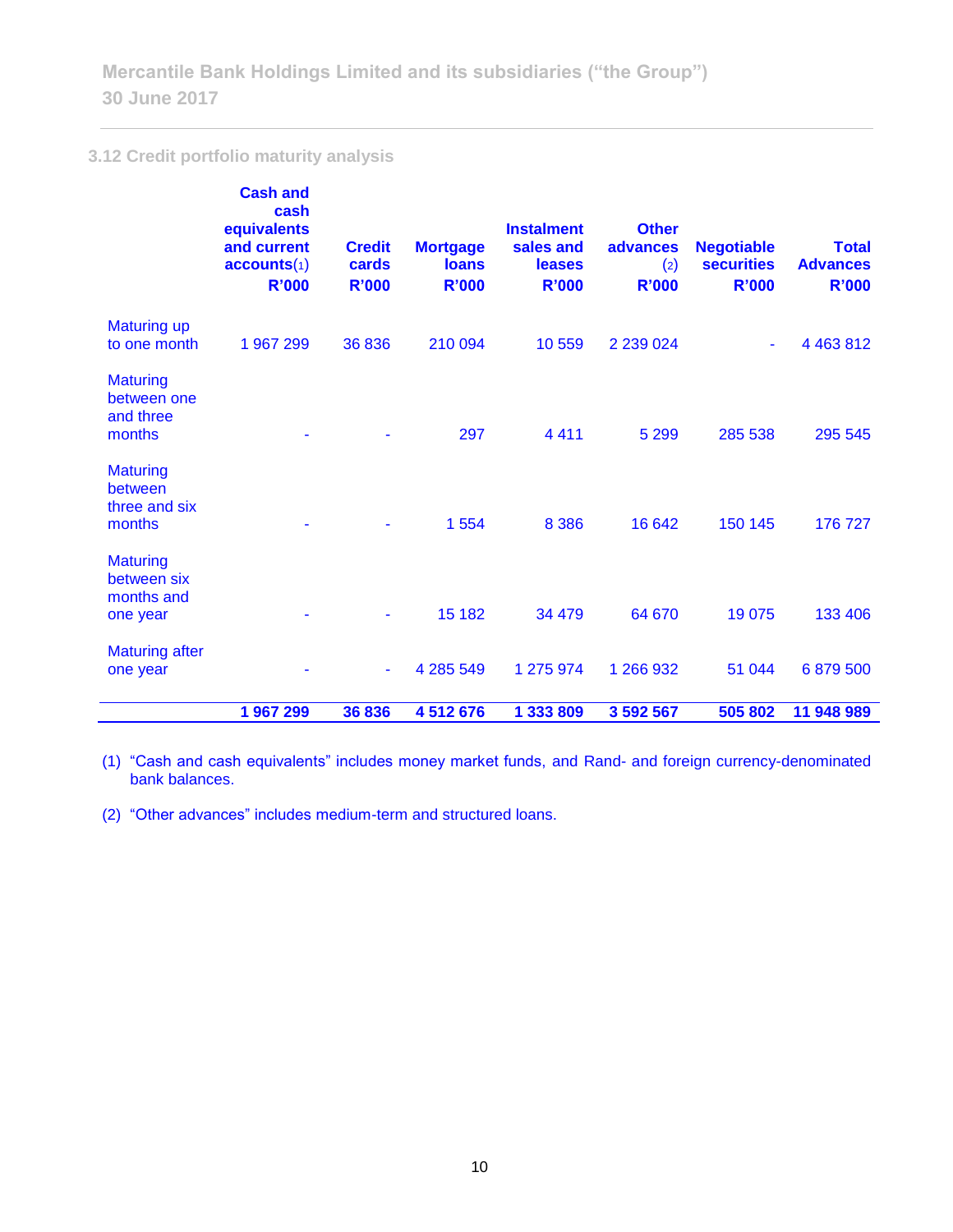## **3.13 Daily average gross credit exposure**

<u> Andreas Andreas (</u>

|                                                                   | <b>Average gross</b><br>credit |
|-------------------------------------------------------------------|--------------------------------|
|                                                                   | exposure<br><b>R'000</b>       |
| Summary of on-balance sheet and off-balance sheet credit exposure |                                |
| <b>Asset class</b>                                                |                                |
| <b>Liquid assets</b>                                              | 2 549 162                      |
| Cash and cash equivalents - Rand denominated                      | 1 353 276                      |
| Cash and cash equivalents - Foreign currency denominated          | 671 358                        |
| <b>Negotiable securities</b>                                      | 524 528                        |
| <b>Gross loans and other advances</b>                             | 9 210 635                      |
| <b>Current accounts</b>                                           | 2 248 724                      |
| <b>Credit cards</b>                                               | 34 659                         |
| Mortgage loans                                                    | 4 437 600                      |
| Instalment sales and leases                                       | 1 186 967                      |
| <b>Other advances</b>                                             | 1 302 685                      |
| <b>Gross other assets</b>                                         | 42888                          |
| <b>Investments</b>                                                | 6 5 0 8                        |
| Derivative financial assets                                       | 36 380                         |
| <b>On-balance sheet exposure</b>                                  | 11 802 685                     |
| <b>Guarantees</b>                                                 | 566 937                        |
| Letters of credit                                                 | 8 4 4 5                        |
| <b>Committed undrawn facilities</b>                               | 220 680                        |
| <b>Revocable overdraft facilities</b>                             | 843 366                        |
| <b>Operating lease commitment</b>                                 | 20 5 64                        |
|                                                                   |                                |
| <b>Off-balance sheet exposure</b>                                 | 1 659 992                      |
| <b>Total gross credit exposure</b>                                | 13 462 677                     |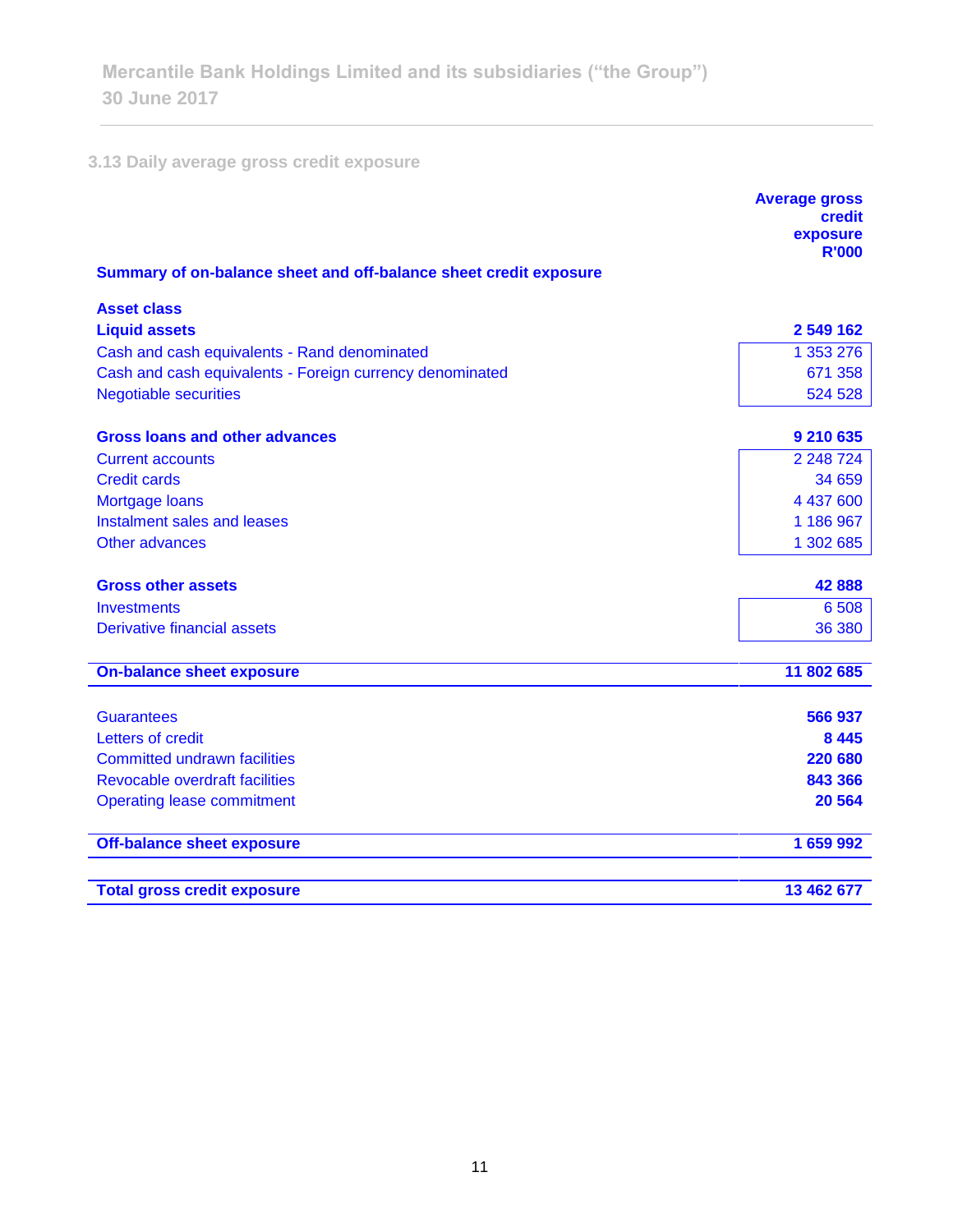## **4. Counterparty credit risk (CCR)**

Derivative exposures are only entered into with clients of sound financial standing. These derivative risks are taken on a back-to-back basis with the five major banks in South Africa. No concentration risk exists and no additional capital has been allocated. The Group's accounting policy and other related qualitative information respectively can be found in the 2016 integrated report on pages 44 and 84 to 87.

**4.1 Analysis of counterparty credit risk (CCR) exposure by approach**

|   |                                                              |                     |                              |             |                                               | $\epsilon$               |            |
|---|--------------------------------------------------------------|---------------------|------------------------------|-------------|-----------------------------------------------|--------------------------|------------|
|   |                                                              | Replacement<br>Cost | Potential future<br>exposure | <b>EEPE</b> | Alpha used for<br>computing<br>regulatory EAD | EAD ppost-CRM            | <b>RWA</b> |
|   | SA-CCR (for derivatives) <sup>(1)</sup>                      | 24 700              | 21824                        |             |                                               | 31 856                   | 40 3 64    |
|   | 2   Internal Model Method (for derivatives and SFTs)         |                     |                              |             |                                               |                          |            |
|   | 3 Simple Approach for credit risk mitigation (for SFTs)      |                     |                              |             |                                               | $\overline{\phantom{0}}$ |            |
| 4 | Comprehensive Approach for credit risk mitigation (for SFTs) |                     |                              |             |                                               |                          |            |
|   | 5 VaR for SFTs                                               |                     |                              |             |                                               | $\overline{\phantom{a}}$ |            |
|   | 6 Total                                                      |                     |                              |             |                                               |                          | 40 3 64    |

## **4.2 Credit valuation adjustment (CVA) charge**

Credit valuation adjustment is the difference between the risk-free portfolio value and the true portfolio value that takes into account the possibility of counterparty default. CVA is the market value of counterparty credit risk. The RWA of the CVA is added to the risk weighted amount for counterparty credit exposure.

|   |                                                                             | a                        |            |
|---|-----------------------------------------------------------------------------|--------------------------|------------|
|   |                                                                             | EAD post-CRM             | <b>RWA</b> |
|   | Total portfolios subject to the Advanced CVA capital charge                 | $\overline{\phantom{0}}$ |            |
|   | $\left  \right $ (i) VaR component (including the 3 x multiplier)           |                          |            |
| 2 | $\left  \right $ (ii) Stressed VaR component (including the 3 x multiplier) | $\overline{\phantom{0}}$ |            |
| 3 | All portfolios subject to the Standardised CVA capital charge               | 31856                    | 8508       |
| 4 | Total subject to the CVA capital charge                                     | 31856                    | 8508       |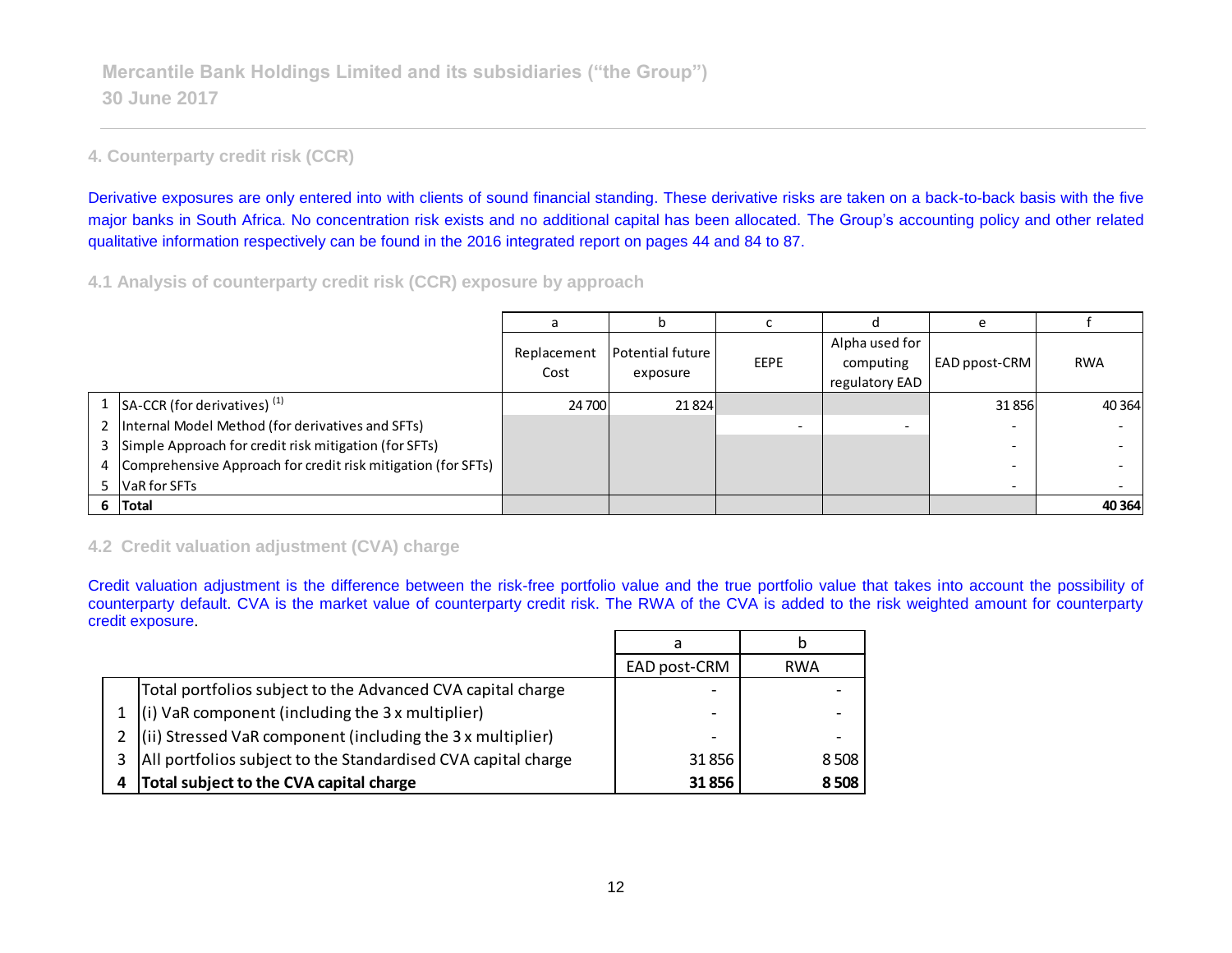|  |  |  |  |  |  |  | 4.3 CCR exposures by regulatory portfolios and risk weights |
|--|--|--|--|--|--|--|-------------------------------------------------------------|
|--|--|--|--|--|--|--|-------------------------------------------------------------|

|                                                        | a                        |                          |                          |                          |                          |                          |                          | n.                       |                          |                          |
|--------------------------------------------------------|--------------------------|--------------------------|--------------------------|--------------------------|--------------------------|--------------------------|--------------------------|--------------------------|--------------------------|--------------------------|
| Regulatory portfolios by Risk weights                  | $0\%$                    | 10%                      | 20%                      | 35%                      | 50%                      | 75%                      | 100%                     | 150%                     | Others                   | Total credit             |
|                                                        |                          |                          |                          |                          |                          |                          |                          |                          |                          | exposure                 |
| 1 Sovereigns                                           | $\overline{\phantom{a}}$ | $\overline{\phantom{0}}$ | ٠                        |                          | $\overline{\phantom{a}}$ | $\overline{\phantom{a}}$ |                          | ۰.                       | $\overline{\phantom{a}}$ | $\sim$                   |
| 2 Non-central government public sector entities (PSEs) | ۰                        | $\overline{\phantom{0}}$ | ٠                        |                          | $\overline{\phantom{a}}$ |                          | $\overline{\phantom{a}}$ |                          |                          | $\sim$                   |
| 3 Multilateral development banks (MDBs)                |                          | $\overline{\phantom{0}}$ | ٠                        | $\overline{\phantom{a}}$ | $\overline{\phantom{a}}$ | ۰                        | $\overline{\phantom{a}}$ |                          | $\overline{\phantom{a}}$ | $\sim$                   |
| 4 Banks                                                |                          |                          | 6 2 4 8                  |                          | 19 3 39                  | ۰                        | 20937                    |                          | $\overline{\phantom{a}}$ | 46524                    |
| 5 Securities firms                                     |                          |                          | $\overline{\phantom{a}}$ |                          | $\overline{\phantom{a}}$ |                          |                          |                          | $\blacksquare$           | $\sim$                   |
| 6 Corporates                                           |                          |                          | ٠                        |                          | $\overline{\phantom{a}}$ |                          |                          |                          |                          | $\sim$                   |
| 7 Regulatory retail portfolios                         | $\overline{\phantom{a}}$ | $\overline{\phantom{0}}$ | ٠                        | $\overline{\phantom{a}}$ | $\overline{\phantom{a}}$ |                          |                          |                          | $\blacksquare$           | $\sim$                   |
| 13 Other assets                                        | $\overline{\phantom{0}}$ | $\overline{\phantom{a}}$ | ٠                        | $\overline{\phantom{a}}$ | $\sim$                   | $\overline{\phantom{a}}$ | $\overline{\phantom{a}}$ | $\overline{\phantom{a}}$ | $\overline{\phantom{a}}$ | $\overline{\phantom{a}}$ |
| 14 Total                                               | $\overline{\phantom{a}}$ |                          | 6248                     |                          | 19 3 39                  | $\sim$                   | 20937                    | $\cdot$                  | $\blacksquare$           | 46524                    |

## **5. Securitisation risk**

The Group has exposure in securitised rental assets to the value of R340 million held in Compass Securitisation (RF) Ltd, which is consolidated for Group purposes and is reported as part of Loans and Advances in the integrated annual report. The Group has adopted the standardised approach to calculate the regulatory capital for the securitisation vehicle. The Group's securitisation is categorised as a traditional securitisation structure, i.e. assets are sold to Compass Securitisation (RF) Ltd in tranches. During June 2017 the notes with International Finance Corporation (IFC) matured and were taken up by two new investors for the amount of R240 million, the notes of R1 million each, are unsubordinated, secured, compulsorily redeemable and asset-backed, these notes are linked to JIBAR with interest repayable quarterly and mature on 06 June 2020.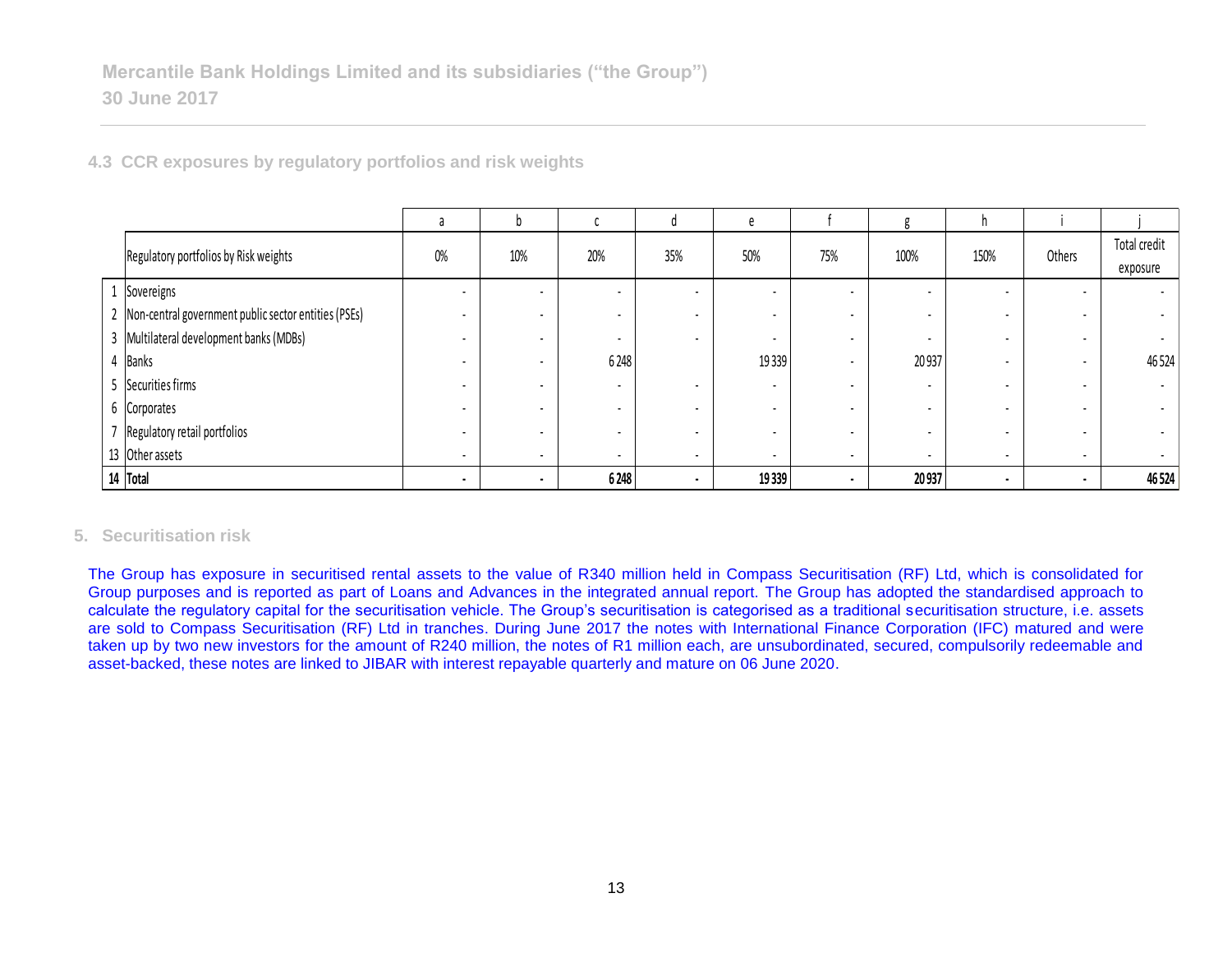| 5.1 Securitisation exposure at Mercantile Bank Holdings level |  |  |  |  |
|---------------------------------------------------------------|--|--|--|--|
|---------------------------------------------------------------|--|--|--|--|

|              |                        | a                       | b                            | c       | e                     |                      | g                        |                       |  | k     |  |
|--------------|------------------------|-------------------------|------------------------------|---------|-----------------------|----------------------|--------------------------|-----------------------|--|-------|--|
|              |                        | Bank acts as originator |                              |         |                       | Bank acts as sponsor |                          | Bank acts as investor |  |       |  |
|              |                        |                         |                              | Sub-    |                       |                      | Sub-                     |                       |  | Sub-  |  |
|              | R'000                  | Traditional Synthetic   |                              | total   | Traditional Synthetic |                      | total                    | Traditional Synthetic |  | total |  |
| $\mathbf{1}$ | Retail (total)         |                         |                              |         |                       |                      |                          |                       |  |       |  |
|              | -of which              | 340 330                 | $\qquad \qquad \blacksquare$ | 340 330 |                       |                      | $\overline{\phantom{a}}$ |                       |  |       |  |
| 2            | residential mortgage   |                         |                              |         |                       |                      |                          |                       |  |       |  |
| 3            | credit card            |                         | $\overline{\phantom{0}}$     |         |                       |                      | $\overline{\phantom{0}}$ |                       |  |       |  |
| 4            | other retail exposures | 340 330                 | $\overline{\phantom{0}}$     | 340 330 |                       |                      |                          |                       |  |       |  |
| 5            | re-securitisation      |                         | $\overline{\phantom{0}}$     |         |                       |                      | $\overline{\phantom{0}}$ |                       |  |       |  |
| 6            | Wholesale (total)      |                         |                              |         |                       |                      |                          |                       |  |       |  |
|              | - of which             |                         |                              |         |                       |                      | -                        |                       |  |       |  |
| 7            | loans to corporate     |                         |                              |         |                       |                      |                          |                       |  |       |  |
| 8            | commercial mortgage    |                         |                              |         |                       |                      | $\overline{\phantom{0}}$ |                       |  |       |  |
| 9            | lease and receivables  |                         |                              |         |                       |                      |                          |                       |  |       |  |
| 10           | other wholesale        |                         |                              |         |                       |                      |                          |                       |  |       |  |
| 11           | re-securitisation      |                         |                              |         |                       |                      |                          |                       |  |       |  |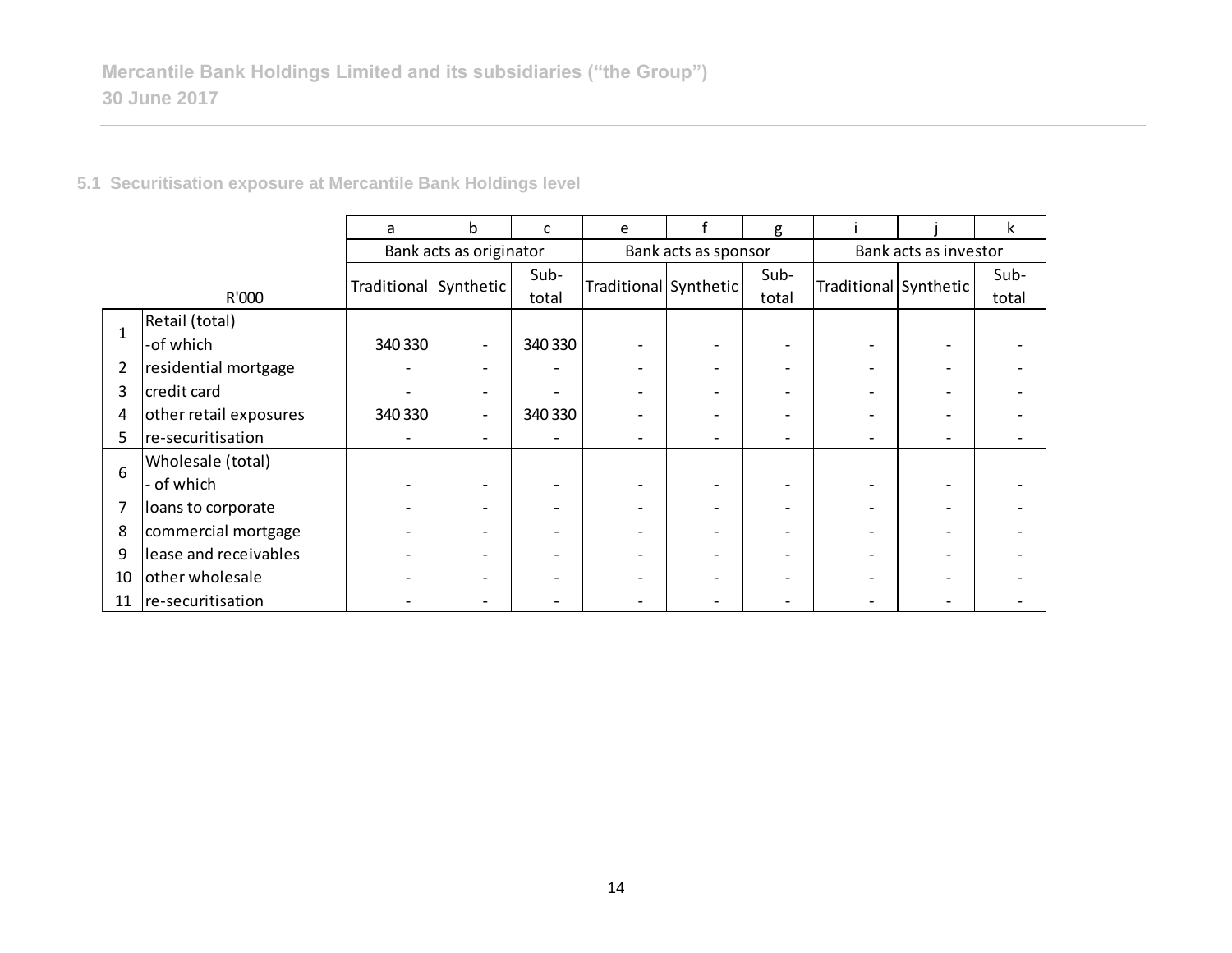|    |                            | a                        | h                             |                                                              | d                              | e                        |                               | g                                           |                          |                          |                               |                          |                              | m                        | n                                    | $\circ$                  | n                        | $\Omega$ |
|----|----------------------------|--------------------------|-------------------------------|--------------------------------------------------------------|--------------------------------|--------------------------|-------------------------------|---------------------------------------------|--------------------------|--------------------------|-------------------------------|--------------------------|------------------------------|--------------------------|--------------------------------------|--------------------------|--------------------------|----------|
|    |                            |                          | Exposure values (by RW bands) |                                                              |                                |                          |                               | Exposure values (by regulatory<br>approach) |                          |                          |                               |                          | RWA (by regulatory approach) | Capital charge after cap |                                      |                          |                          |          |
|    | R'000                      | <20% RW                  |                               | $\langle 20\% \text{ to } \rangle$ <50% to<br>50% RW 100% RW | >100% to<br>1250%<br><b>RW</b> | 1250%<br><b>RW</b>       | IRB RBA<br>(include<br>NG1AA) |                                             | IRB SFA SA/SSFA          | 1250%                    | IRB RBA<br>(include<br>NG1AA) |                          | IRB SFA SA/SSFA              | 1250%                    | <b>IRB RBA</b><br>(include<br>NG1AA) |                          | IRB SFA SA/SSFA          | 1250%    |
|    | Total exposures            | $\overline{\phantom{a}}$ |                               | 256 112                                                      |                                | $\overline{\phantom{0}}$ | $\overline{\phantom{a}}$      |                                             |                          |                          | $\overline{\phantom{a}}$      | $\sim$                   | 256 112                      | $\overline{a}$           |                                      | $\overline{\phantom{0}}$ | $\overline{\phantom{0}}$ |          |
|    | Traditional securitisation |                          |                               | 256 112                                                      |                                | $\overline{\phantom{a}}$ | $\overline{\phantom{a}}$      |                                             |                          |                          | $\overline{\phantom{a}}$      |                          | 256 112                      | $\overline{a}$           |                                      | $\overline{\phantom{0}}$ | $\overline{\phantom{a}}$ |          |
| 3  | Of which securitisation    | $\overline{\phantom{0}}$ |                               | 256 112                                                      |                                | $\overline{\phantom{0}}$ | $\overline{\phantom{0}}$      |                                             |                          |                          | $\overline{\phantom{a}}$      |                          | 256 112                      |                          |                                      | $\overline{\phantom{0}}$ | $\overline{\phantom{a}}$ |          |
|    | Of which retail underlying | $\overline{\phantom{a}}$ |                               | 256 112                                                      | $\overline{\phantom{0}}$       | $\overline{\phantom{0}}$ | $\overline{\phantom{a}}$      |                                             | $\overline{\phantom{a}}$ | $\overline{\phantom{0}}$ | $\overline{\phantom{a}}$      | $\sim$                   | 256 112                      | $\overline{a}$           |                                      | $\overline{\phantom{0}}$ | $\overline{\phantom{0}}$ |          |
| 5  | Of which wholesale         | $\overline{\phantom{a}}$ |                               |                                                              |                                | $\overline{\phantom{0}}$ | $\overline{\phantom{0}}$      |                                             |                          |                          | $\overline{\phantom{a}}$      | $\overline{\phantom{a}}$ |                              |                          |                                      | $\overline{\phantom{0}}$ | $\overline{\phantom{a}}$ |          |
| 6  | Of which re-securitisation | $\overline{\phantom{a}}$ |                               | $\overline{\phantom{a}}$                                     | $\overline{\phantom{a}}$       | $\overline{\phantom{a}}$ | $\overline{\phantom{a}}$      | $\overline{\phantom{0}}$                    | $\overline{\phantom{0}}$ | $\overline{\phantom{0}}$ | $\overline{\phantom{a}}$      | $\overline{\phantom{a}}$ | $\overline{\phantom{a}}$     | $\overline{\phantom{a}}$ |                                      | $\overline{\phantom{a}}$ | $\overline{\phantom{a}}$ |          |
|    | Of which senior            | $\overline{\phantom{a}}$ |                               | -                                                            | $\overline{\phantom{a}}$       | $\overline{\phantom{0}}$ | $\overline{\phantom{0}}$      |                                             | $\overline{\phantom{0}}$ | $\overline{\phantom{0}}$ | $\overline{\phantom{a}}$      | $\overline{\phantom{a}}$ | $\overline{\phantom{a}}$     | $\overline{\phantom{a}}$ |                                      | $\overline{\phantom{0}}$ | $\overline{\phantom{0}}$ |          |
| 8  | Of which non senior        | $\overline{\phantom{a}}$ |                               |                                                              |                                | $\overline{\phantom{0}}$ | $\overline{\phantom{a}}$      |                                             |                          |                          | $\overline{\phantom{a}}$      |                          |                              |                          |                                      | $\overline{\phantom{0}}$ | $\overline{\phantom{a}}$ |          |
| 9  | Synthetic securitisation   | $\overline{\phantom{a}}$ |                               | $\overline{\phantom{a}}$                                     | $\overline{\phantom{0}}$       | $\overline{\phantom{a}}$ | $\overline{\phantom{a}}$      | $\overline{\phantom{a}}$                    | $\overline{\phantom{a}}$ | $\overline{\phantom{0}}$ | $\overline{\phantom{a}}$      | $\overline{\phantom{a}}$ | $\overline{\phantom{0}}$     | $\overline{\phantom{a}}$ |                                      | $\overline{\phantom{a}}$ | $\overline{\phantom{a}}$ |          |
| 10 | Of which securitisation    | $\overline{\phantom{0}}$ |                               | $\overline{\phantom{a}}$                                     |                                | $\overline{\phantom{0}}$ | $\overline{\phantom{a}}$      |                                             |                          |                          | $\overline{\phantom{a}}$      |                          | $\overline{\phantom{a}}$     |                          |                                      | $\overline{\phantom{a}}$ | $\overline{\phantom{a}}$ |          |
| 11 | Of which retail underlying | $\overline{\phantom{a}}$ |                               |                                                              |                                | $\overline{\phantom{0}}$ | $\overline{\phantom{0}}$      |                                             |                          |                          | $\overline{\phantom{a}}$      |                          | $\overline{\phantom{a}}$     |                          |                                      | $\overline{\phantom{0}}$ | $\overline{\phantom{a}}$ |          |
| 12 | Of which wholesale         | $\overline{\phantom{0}}$ |                               | -                                                            | $\overline{\phantom{a}}$       | $\overline{\phantom{0}}$ | $\overline{\phantom{0}}$      |                                             | $\overline{\phantom{a}}$ |                          | $\overline{\phantom{a}}$      | $\overline{\phantom{a}}$ | $\overline{\phantom{0}}$     |                          |                                      | $\overline{\phantom{a}}$ | $\overline{\phantom{0}}$ |          |
| 13 | Of which re-securitisation |                          |                               |                                                              |                                |                          |                               |                                             |                          |                          | $\overline{\phantom{a}}$      |                          |                              |                          |                                      | $\overline{\phantom{0}}$ |                          |          |

**5.2 Securitisation exposure and associated regulatory capital requirements**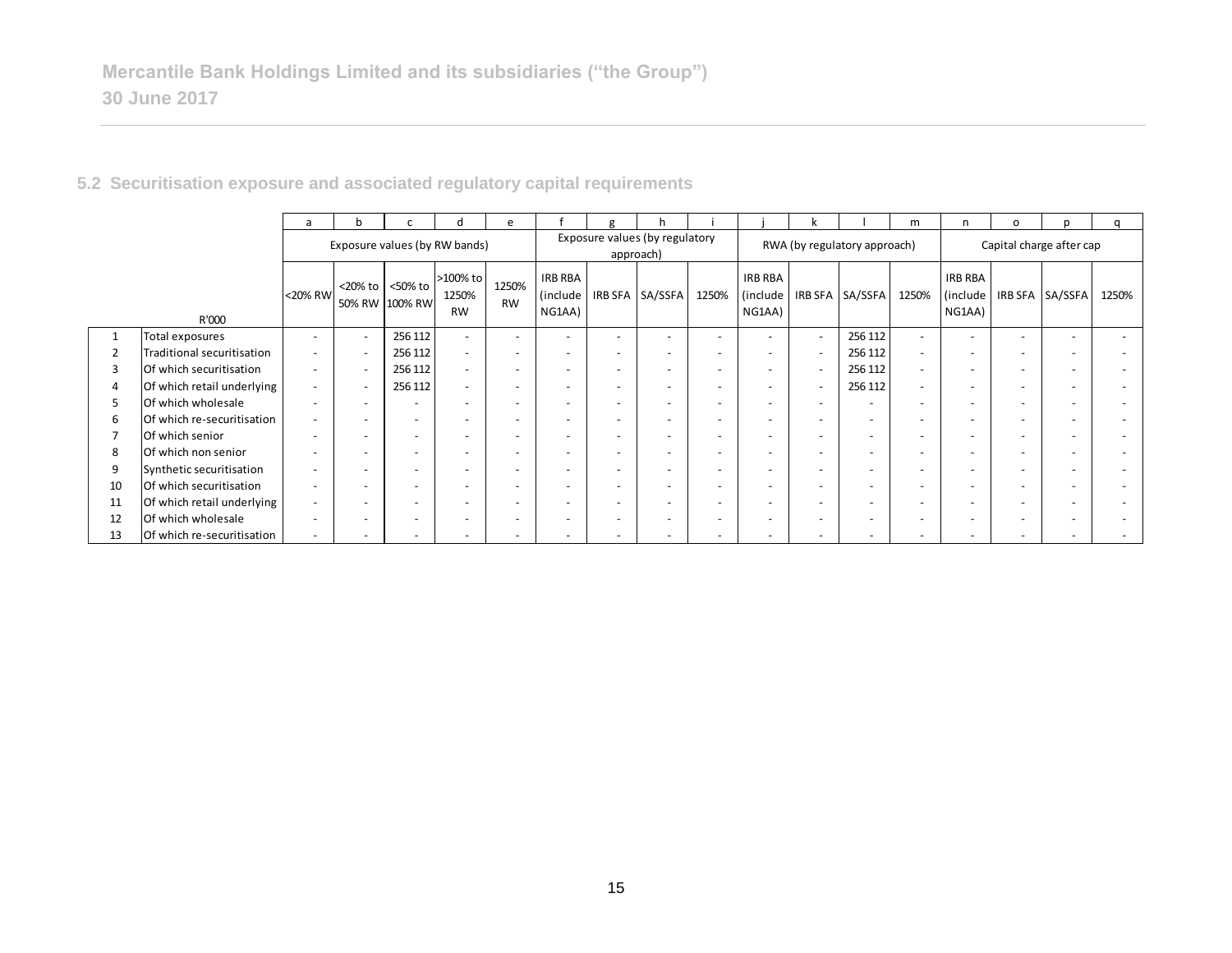**6. Operational risk**

The Group currently holds R152 million in operational risk capital in terms of the standardised approach for the calculation of capital (based on a capital requirement of 10.75%).

**7. Market risk**

The portfolios that are subject to market risk are foreign exchange and interest rate contracts for which the Group currently holds R0.8 million in market risk capital in terms of the standardised approach for the calculation of capital (based on a capital requirement of 10.75%).

|   |                                             | a          |
|---|---------------------------------------------|------------|
|   | R'000                                       | <b>RWA</b> |
|   | Outright products                           | 7738       |
| 1 | - Interest rate risk (general and specific) |            |
| 2 | - Equity risk (general and specific)        |            |
| 3 | - Foreign exchange risk                     | 7 738      |
| 4 | - Commodity risk                            |            |
|   | <b>Options</b>                              |            |
| 5 | - Simplified approach                       |            |
| 6 | - Delta-plus method                         |            |
| 7 | - Scenario approach                         |            |
| 8 | Securitisation                              |            |
| 9 | Total                                       | 7 738      |

## **8. Equity positions**

Investments consist of unlisted equity investments and these have been designated as available-for-sale.

|                                       | <b>Type</b>   | <b>Carrying</b><br>amount<br><b>R'000</b> | <b>Fair value</b><br><b>R'000</b> | <b>Capital</b><br>requirement (@<br>10.75%<br><b>R'000</b> |
|---------------------------------------|---------------|-------------------------------------------|-----------------------------------|------------------------------------------------------------|
| <b>Investments</b><br><b>Unlisted</b> | <b>Shares</b> | 6712                                      | 6 7 1 2                           | 722                                                        |
|                                       |               | 6712                                      | 6712                              | 722                                                        |

**Realised and unrealised gains on equity investments**

|                                                                      | <b>Total</b><br><b>R'000</b> |
|----------------------------------------------------------------------|------------------------------|
| Realised gains and losses in profit and loss for the period          |                              |
| Unrealised cumulative gains and losses recognised directly in equity |                              |
| Listed                                                               | 33                           |
| <b>Unlisted</b>                                                      | 6475                         |
|                                                                      | 6 5 0 8                      |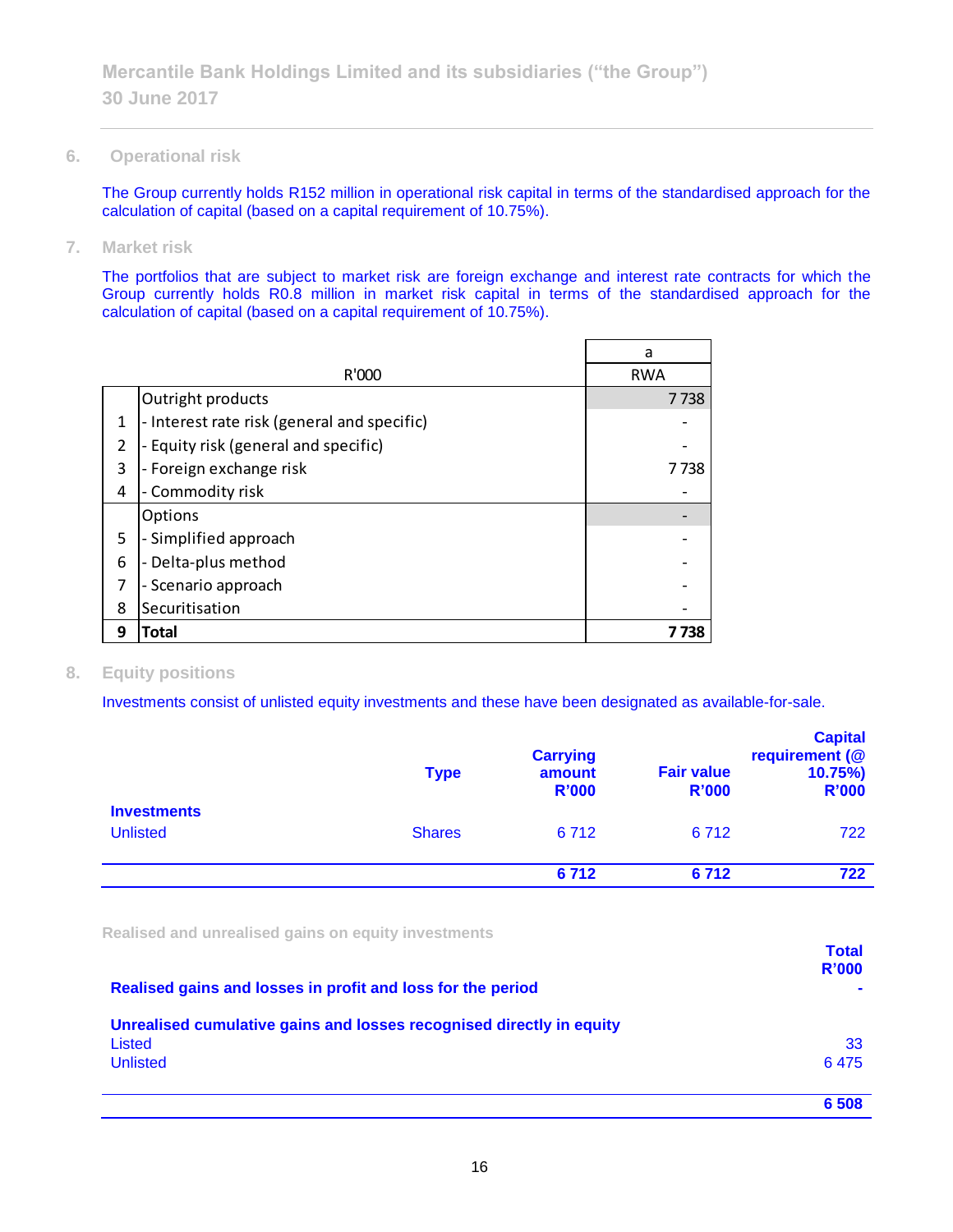#### **9. Liquidity risk**

The table below summarises assets and liabilities of the Group into relevant maturity groupings based on the remaining period to contractual maturity at reporting date: **Total**

|                                          | <b>Assets</b><br>R'000 | <b>Liabilities</b><br>R'000 | <u>i otal</u><br>mismatch<br>R'000 |
|------------------------------------------|------------------------|-----------------------------|------------------------------------|
| Maturing up to one month                 | 5 0 97 7 24            | 6936959                     | (1839235)                          |
| Maturing between one and three months    | 309 036                | 1 037 997                   | (728961)                           |
| Maturing between three and six months    | 181 054                | 894 925                     | (713 871)                          |
| Maturing between six months and one year | 134 101                | 332 353                     | (198 252)                          |
| Maturing after one year                  | 6879461                | 1462839                     | 5416622                            |
| Non-contractual                          | 341 107                | 56 524                      | 284 583                            |
|                                          | 12 942 483             | 10 721 597                  | 2 2 2 0 8 8 6                      |

#### **10. Interest rate risk**

**Interest rate sensitivity analyses**

For regulatory purposes, the assessment and measurement of interest rate risk is based on the accumulated impact of interest rate sensitive instruments resulting from a parallel movement of plus or minus 200 basis points on the yield curve.

In addition, the impact on equity and profit and loss resulting from a change in interest rates is calculated monthly based on management's forecast of the most likely change in interest rates.

The table below reflects the Bank's annual net interest income sensitivity for a 200 basis point increase or decrease in interest rates, while all other variables remain constant. The impact is mainly attributable to the Bank's exposure to interest rates on its capital position and lending and deposits in the banking book.

| Net interest income sensitivity shock    | Impact on<br>economic<br>value of equity<br><b>Bank specific</b><br><b>R'000</b> | Impact on net<br>interest income<br>for twelve<br>months<br><b>Parallel</b><br><b>R'000</b> |
|------------------------------------------|----------------------------------------------------------------------------------|---------------------------------------------------------------------------------------------|
| Interest rate increase (200bps increase) | 77995                                                                            | 37 473                                                                                      |
| Interest rate decrease (200bps decrease) | (86784)                                                                          | (70960)                                                                                     |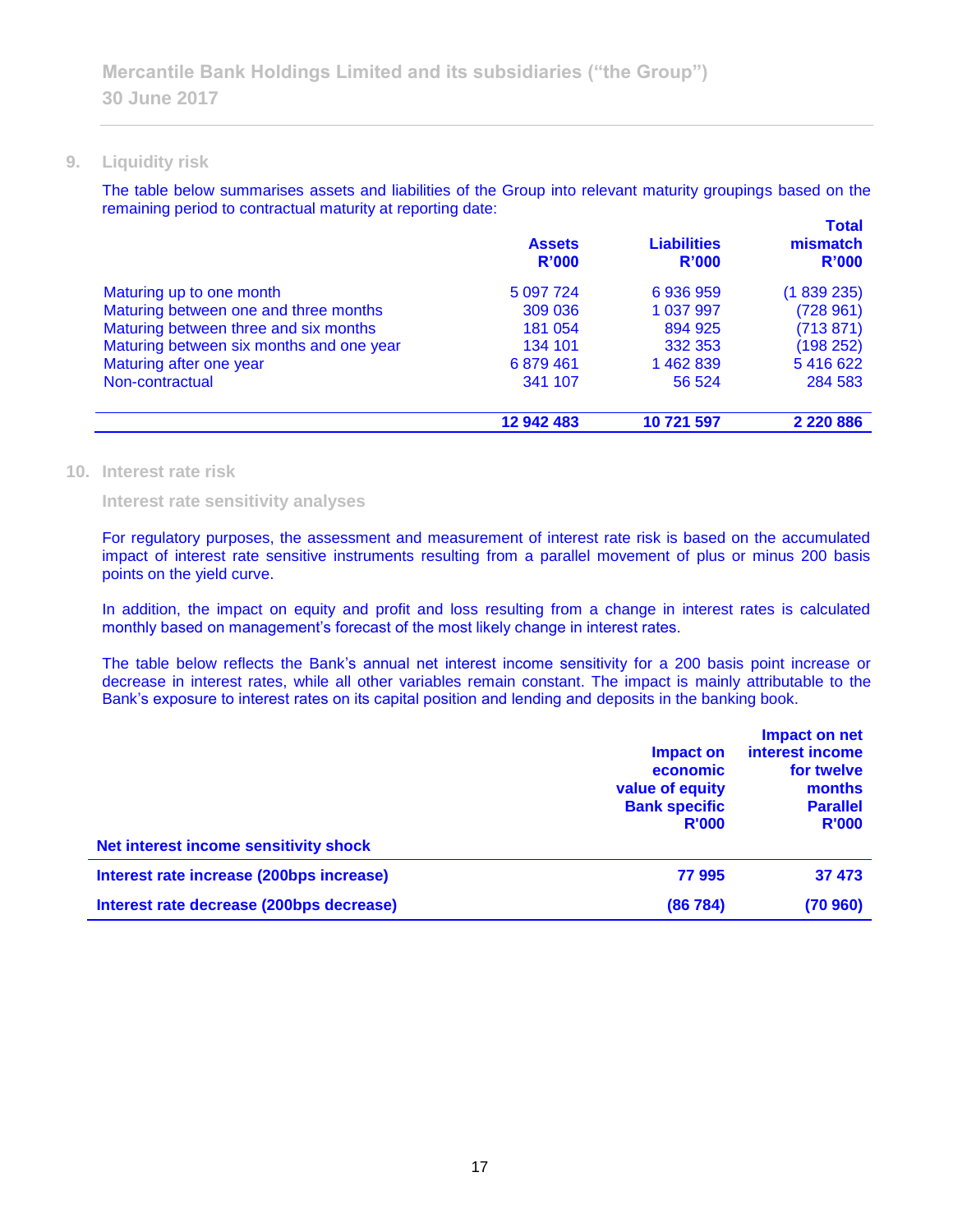## **11. Liquidity disclosures**

In terms of Regulation 43(1)(e)(iii)(F), the Liquidity Coverage Ratio ("LCR") positions of the Bank, as at 30 June 2017, are set out below.

|              | Liquidity coverage ratio (LCR) - common disclosure template                                         |               |                       |
|--------------|-----------------------------------------------------------------------------------------------------|---------------|-----------------------|
| Line         |                                                                                                     | <b>Total</b>  | <b>Total</b>          |
| #            |                                                                                                     | Value         | <b>Weighted Value</b> |
|              |                                                                                                     |               | (Average)             |
|              |                                                                                                     | 30 June 2017  | 30 June 2017          |
|              | <b>R'000</b>                                                                                        |               |                       |
|              | <b>High-Quality Liquid Assets</b>                                                                   |               |                       |
| $\mathbf{1}$ | Total high-quality liquid assets (HQLA)                                                             |               | 773 930               |
|              |                                                                                                     |               |                       |
|              | <b>Cash Outflows</b>                                                                                |               |                       |
| 2            | Retail deposits and deposits from small business customers, of which:                               | 3 2 1 4 8 6 4 | 165 713               |
| 3            | Stable deposits                                                                                     |               |                       |
| 4            | Less-stable deposits                                                                                | 3 2 1 4 8 6 4 | 165 713               |
| 5            | Unsecured wholesale funding, of which:                                                              | 6 579 440     | 1579157               |
| 6            | Operational deposits (all counterparties) and deposits in networks of cooperative banks             |               |                       |
| 7            | Non-operational deposits (all counterparties)                                                       | 6579440       | 1579157               |
| 8            | Unsecured debt                                                                                      |               |                       |
| 9            | Secured wholesale funding                                                                           |               |                       |
| 10           | Additional requirements, of which:                                                                  |               |                       |
| 11           | Outflows related to derivative exposures and other collateral requirements                          | 15 6 16       | 15 616                |
| 12           | Outflows related to loss of funding on debt products                                                |               |                       |
| 13           | Credit and liquidity facilities                                                                     | 1 175 775     | 48 157                |
| 14           | Other contractual funding obligations                                                               |               |                       |
| 15           | Other contingent funding obligations                                                                | 684 129       | 22 347                |
| 16           | <b>Total Cash Outflows</b>                                                                          | 11 669 824    | 1830990               |
|              | <b>Cash Inflows</b>                                                                                 |               |                       |
| 17           | Secured lending (e.g. reverse repos)                                                                |               |                       |
| 18           | Inflows from fully performing exposures                                                             | 4837978       | 3 473 184             |
| 19           | Other cash inflows                                                                                  |               |                       |
| 20           | <b>Total Cash Inflows</b>                                                                           | 4837978       | 3 473 184             |
|              |                                                                                                     |               |                       |
|              |                                                                                                     |               | <b>Total</b>          |
|              |                                                                                                     |               | <b>Adjusted Value</b> |
| 21           | Total HQLA                                                                                          |               | 773 930               |
| 22           | Total Net Cash Outflows <sup>(2)</sup>                                                              |               | 457748                |
| 23           | Liquidity Coverage Ratio (%) (3)                                                                    |               | 169%                  |
|              | 1. Average balances are based on month-end averages in terms of condonation received from the SARB. |               |                       |

2. The Bank has a net cash inflow after applying the run-off factors; net cash inflows are however limited to 75% of total cash outflows for the purpose of this ratio.

3. There is no material difference between Bank and Group.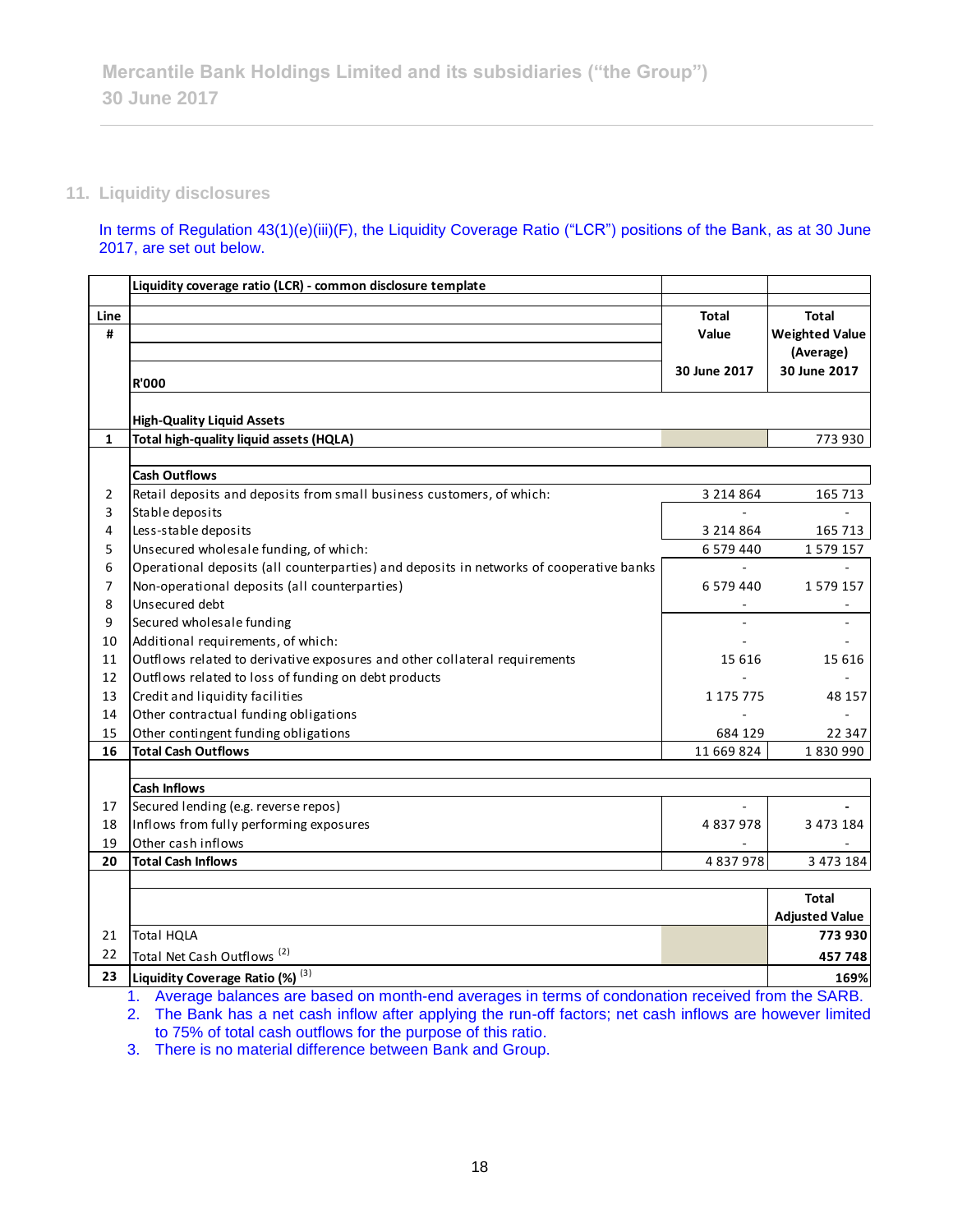#### **12. Capital management**

In line with the requirements of the Bank Supervision Department of the South African Reserve Bank, and effective from 1 January 2017, the Bank has implemented a countercyclical buffer of 0.00% and a capital conservation buffer of 1.25%.

The Group has documented its Internal Capital Adequacy Assessment Process ("ICAAP"), which was approved by the Board of Directors. Evaluations were made of the various direct, indirect and associated risks faced by the Bank and the related mitigating controls that are in place.

The disclosures of the composition of capital and main capital features for the Group and the Bank, required per Directive 3 of 2015, issued in terms of section 6(6) of the Banks Act of 1990, are set out in Annexures A and B, respectively.

#### **13. Leverage ratio**

In terms of Regulation 43(1)(e)(iii)(G), in the table that follows the Group provides a summarised comparison of the accounting assets and the regulatory leverage ratio differences, as well as the Leverage Ratio positions of the Group and of the Bank, as at 30 June 2017.

**13.1Summarised comparison of accounting assets and leverage ratio exposure measure**

|                |                                                                   | <b>Mercantile</b><br><b>Bank Holdings Bank Limited</b><br>Limited | <b>Mercantile</b> |
|----------------|-------------------------------------------------------------------|-------------------------------------------------------------------|-------------------|
| Line           |                                                                   | 30 June 2017                                                      | 30 June 2017      |
| #              | <b>R'000</b>                                                      |                                                                   |                   |
| 1              | Total consolidated assets as per published financial statements   | 12 942 483                                                        | 12 480 051        |
| $\overline{2}$ | Adjustment for investment in banking, financial, insurance or     |                                                                   |                   |
|                | commercial entities that are consolidated for accounting purposes |                                                                   |                   |
|                | but are outside the scope of regulatory consolidation             |                                                                   |                   |
| 3              | Adjustment for fiduciary assets recognised on the balance sheet   |                                                                   |                   |
|                | pursuant to the operative accounting framework but excluded       |                                                                   |                   |
|                | from the leverage ratio exposure measure                          |                                                                   |                   |
| 4              | Adjustment for derivative financial instruments                   | (21824)                                                           | (21824)           |
| 5              | Adjustment for securities financing transactions (i.e. repos and  |                                                                   |                   |
|                | similar secured lending)                                          |                                                                   |                   |
| 6              | Adjustment for off-balance sheet items (i.e. conversion to credit |                                                                   |                   |
|                | equivalent amounts of off-balance sheet exposures)                | 525 930                                                           | 617 495           |
| 7              | Other adjustments                                                 | (60 268)                                                          | (52631)           |
| 8              | Leverage ratio exposure                                           | 13 386 321                                                        | 13 023 091        |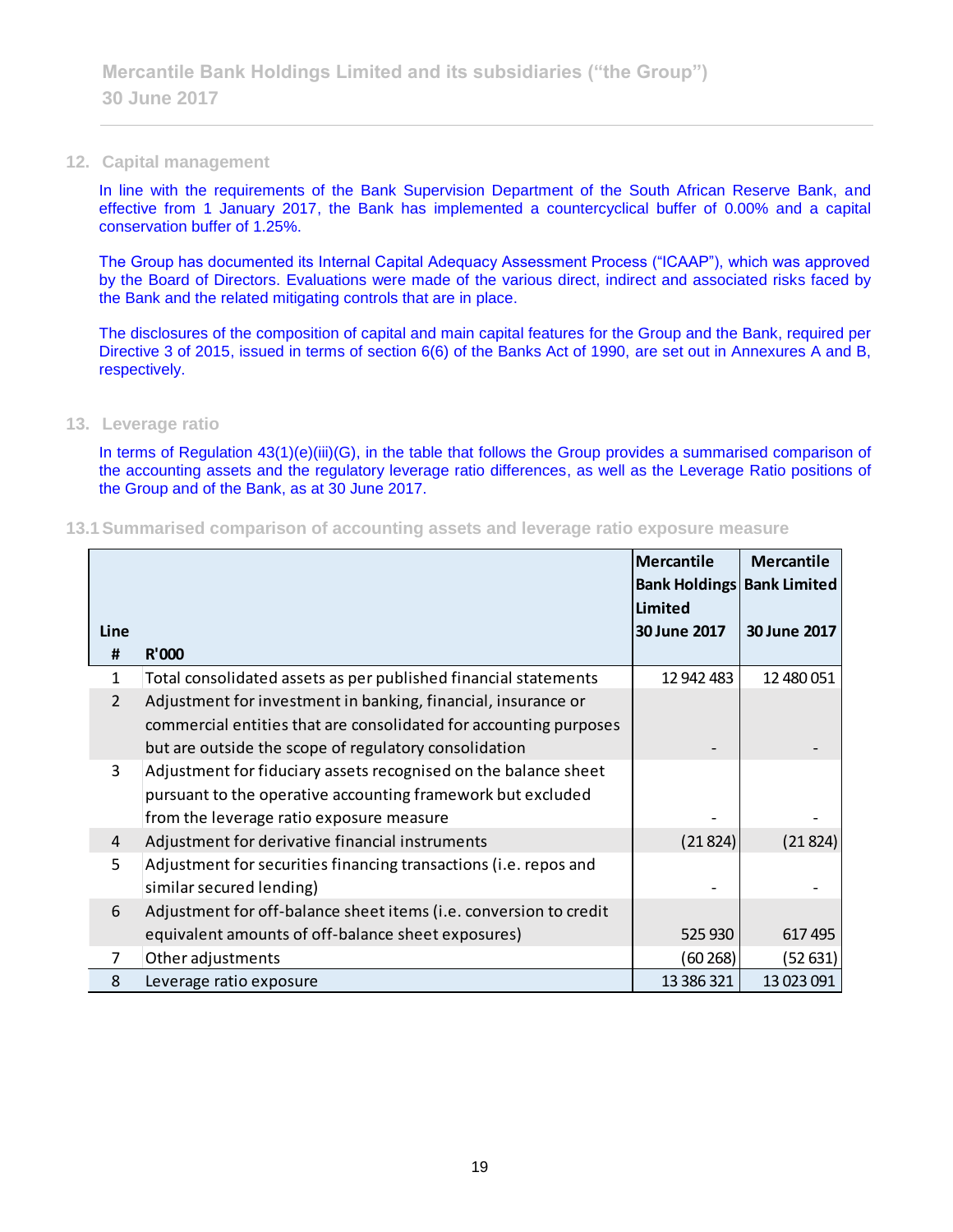## **13.2 Leverage ratio of Group and Bank**

|                |                                                                                                      | <b>Mercantile</b>    | <b>Mercantile</b>   |
|----------------|------------------------------------------------------------------------------------------------------|----------------------|---------------------|
|                |                                                                                                      | <b>Bank Holdings</b> | <b>Bank Limited</b> |
| Line           |                                                                                                      | <b>Limited</b>       |                     |
| #              | <b>R'000</b>                                                                                         | 30 June 2017         | 30 June 2017        |
|                | On balance sheet exposures                                                                           |                      |                     |
|                | On-balance sheet items                                                                               | 13 012 573           | 12 557 465          |
| 1              | (excluding derivatives and SFTs, but including collateral)                                           |                      |                     |
| $\overline{2}$ | Asset amounts deducted in determining Basel III Tier 1 capital                                       | (198706)             | (198 393)           |
| 3              | <b>Total on-balance sheet exposures</b>                                                              | 12 813 867           | 12 359 072          |
|                | (excluding derivatives and SFTs) (sum of lines 1 and 2)                                              |                      |                     |
|                | <b>Derivative exposures</b>                                                                          |                      |                     |
|                | Replacement cost associated with all derivatives transactions (ie net of                             | 24 700               | 24 700              |
| 4              | eligible cash variation margin)                                                                      |                      |                     |
| 5              | Add-on amounts for PFE associated with all derivatives transactions                                  | 21 824               | 21 824              |
|                | Gross-up for derivatives collateral provided where deducted from the                                 |                      |                     |
| 6              | balance sheet assets pursuant to the operative accounting framework                                  |                      |                     |
| 7              | (Deductions of receivables assets for cash variation margin provided in<br>derivatives transactions) |                      |                     |
| 8              | (exempted CCP leg of clients-cleared trade exposures)                                                |                      |                     |
|                | Adjusted effective notional amount of written credit derivatives                                     |                      |                     |
| 9              |                                                                                                      |                      |                     |
| 10             | (Adjusted effective notional offsets and add on deductions for written<br>credit derivatives)        |                      |                     |
| 11             | Total derivatives exposures (sum of lines 4 to 10)                                                   | 46 5 24              | 46 5 24             |
|                | Securities financing transaction exposures                                                           |                      |                     |
|                | Gross SFT assets (with no recognition of netting), after adjusting for                               |                      |                     |
| 12             | sales accounting transactions                                                                        |                      |                     |
|                | (Netted amounts of cash payables and cash receivables of gross SFT                                   |                      |                     |
| 13             | assets)                                                                                              |                      |                     |
| 14             | CCR exposure for SFT assets                                                                          |                      |                     |
| 15             | Agent transaction exposures                                                                          |                      |                     |
| 16             | <b>Total securities financing transaction exposures</b>                                              |                      |                     |
|                | (sum of lines 12 to 15)                                                                              |                      |                     |
|                | Other off-balance sheet exposures                                                                    |                      |                     |
| 17             | Off balance sheet exposures at gross notional amount                                                 | 1 754 305            | 1859905             |
| 18             | (Adjustments for conversion to credit equivalent amounts)                                            | (1 228 375)          | (1242409)           |
| 19             | Off balance sheet items (sum of lines 17 and 18)                                                     | 525 930              | 617495              |
|                | Capital and total exposures                                                                          |                      |                     |
| 20             | Tier 1 capital                                                                                       | 2 0 2 6 1 2 0        | 2 061 850           |
| 21             | Total exposures (sum of lines 3,11, 16 and 19)                                                       | 13 386 321           | 13 023 091          |
|                | Leverage ratio                                                                                       |                      |                     |
| 22             | Basel III leverage ratio                                                                             | 15.14%               | 15.83%              |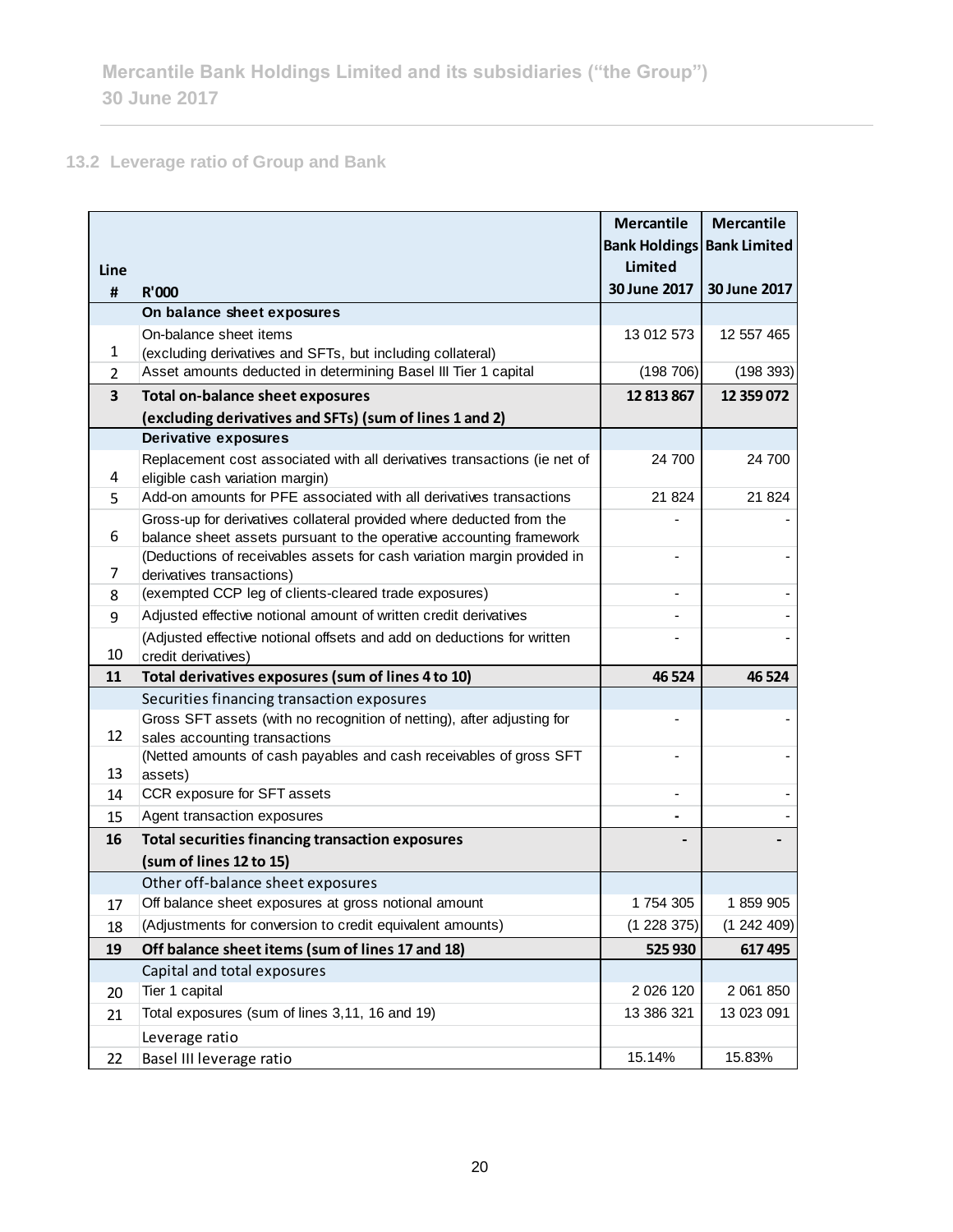## **14. Financial performance and financial position**

## **STATEMENT OF FINANCIAL POSITION**

|                                  |             |               | 30 June          | 30 June          | 31 December    |
|----------------------------------|-------------|---------------|------------------|------------------|----------------|
|                                  |             |               | 2017             | 2016             | 2016           |
|                                  | <b>Note</b> | Change *      | <b>Unaudited</b> | <b>Unaudited</b> | <b>Audited</b> |
|                                  |             | $\frac{9}{6}$ | <b>R'000</b>     | <b>R'000</b>     | <b>R'000</b>   |
| <b>ASSETS</b>                    |             |               |                  |                  |                |
| Intangible assets                |             | $-12.7$       | 161,832          | 185,399          | 178,813        |
| <b>Property and equipment</b>    |             | 10.6          | 248,356          | 224,602          | 254,604        |
| Tax                              |             | $-64.5$       | 1,353            | 3,811            | 681            |
| Other accounts receivable        |             | 65.0          | 373,025          | 226,068          | 327,001        |
| Other investments                |             | 12.7          | 6,712            | 5,958            | 6,712          |
| Loans and advances               |             | 13.8          | 9,138,459        | 8,027,893        | 8,661,812      |
| Derivative financial instruments |             | $-23.1$       | 24,700           | 32,131           | 29,442         |
| <b>Negotiable securities</b>     |             | 12.8          | 505,802          | 448,316          | 509,874        |
| Cash and cash equivalents        |             | 20.8          | 2,482,244        | 2,055,660        | 2,247,070      |
| <b>Total assets</b>              |             | 15.5          | 12,942,483       | 11,209,838       | 12,216,009     |

| Total equity attributable to equity holders of the parent | 8.8 | 2.220.886 | 2,041,673 | 2,155,878 |
|-----------------------------------------------------------|-----|-----------|-----------|-----------|
| Share capital and share premium                           |     | 1.207.270 | 1.207.270 | 1,207,270 |
| <b>Employee benefits reserve</b>                          |     | (7,319)   | (8,354)   | (7, 319)  |
| <b>Property revaluation reserve</b>                       |     | 128.229   | 112,480   | 128,229   |
| Available-for-sale reserve                                |     | 4.965     | 4.563     | 4.727     |
| <b>Retained earnings</b>                                  |     | 887.741   | 725.714   | 822,971   |
| <b>Total equity</b>                                       |     | 2,220,886 | 2,041,673 | 2,155,878 |

| <b>Liabilities</b>                  |         | 10,721,597 | 9,168,165  | 10,060,131 |
|-------------------------------------|---------|------------|------------|------------|
| Deferred tax liabilities            | 5.4     | 56,527     | 53,611     | 54,693     |
| Long-term funding                   | $-12.4$ | 758,945    | 866,042    | 837,699    |
| <b>Debt securities</b>              | 0.7     | 241,712    | 240,000    | 241,009    |
| <b>Deposits</b>                     | 19.8    | 9,170,342  | 7,652,632  | 8,473,034  |
| Derivative financial instruments    | $-42.7$ | 19.475     | 33,969     | 43,733     |
| Provisions and other liabilities    | 32.9    | 89,060     | 67,028     | 94,072     |
| Tax                                 |         |            |            | 7,324      |
| Other accounts payable              | 51.3    | 385,536    | 254,883    | 308,567    |
| <b>Total equity and liabilities</b> | 15.5    | 12,942,483 | 11,209,838 | 12.216.009 |

\* represents the percentage change year-on-year to 30 June 2017.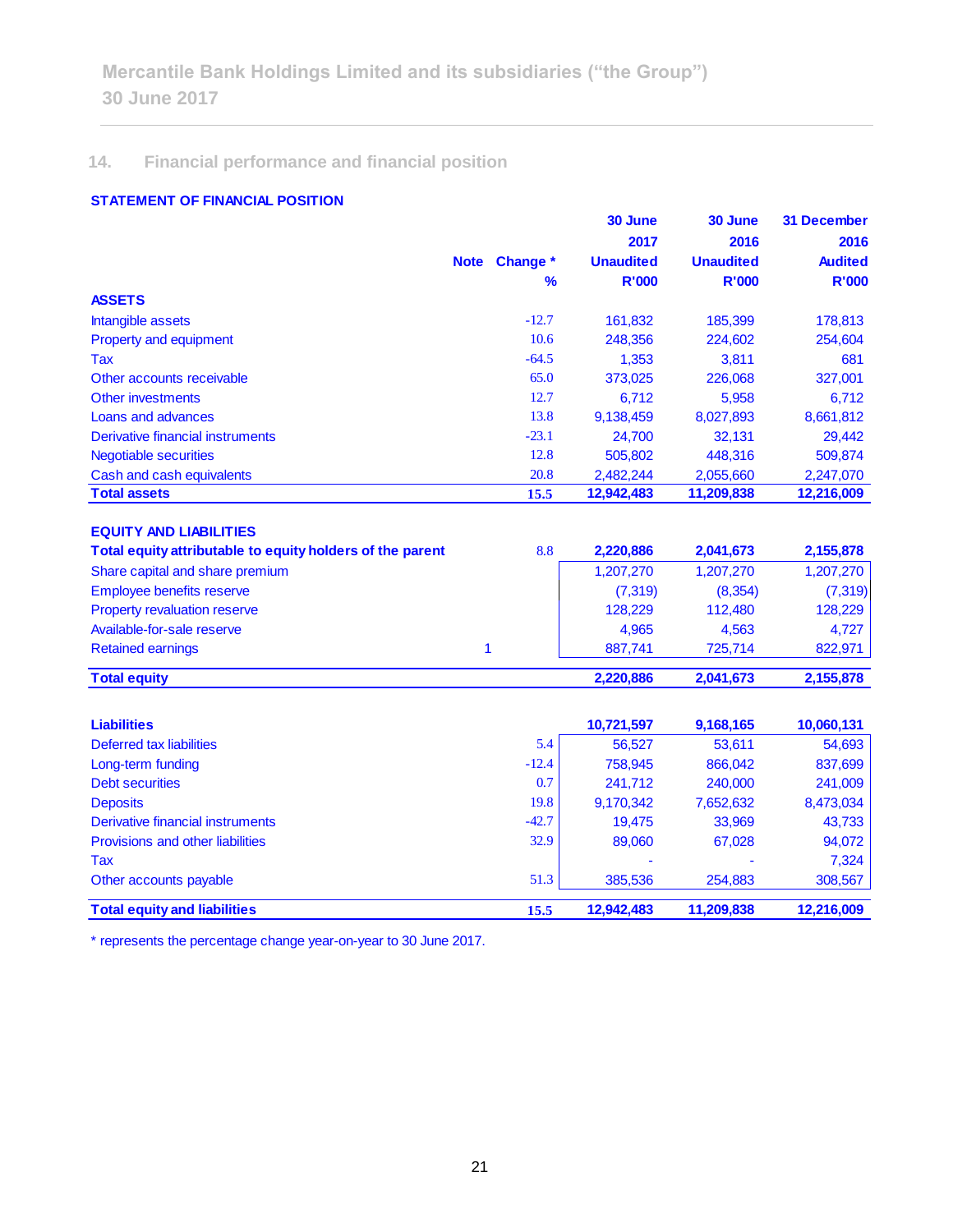## **STATEMENT OF INCOME Six months Six months 12 months ended ended ended Note Change \* 30 June 2017 30 June 2016 31 December 2016 % R'000 R'000 R'000 Unaudited Unaudited Audited** Interest income 553,346 467,170 1,003,841 Interest expense (294,083) (230,577) (513,699) **Net interest income** 9.6 **259,263 236,593 490,142** Net (charge for) credit losses 2 (27.3) (12,660) (17,421) (40,254) **Net interest income after credit losses** 12.5 **246,603 219,172 449,888** Net non-interest income 19.3 19.3 158,004 132,411 291,181 Non-interest income 616,781 310,307 233,331 516,781 Fee and commission expenditure (152,303) (100,920) (225,600) **Net interest and non-interest income 404,607 351,583 741,069** Operating expenditure 10.2 (264,843) (240,393) (493,885) **Profit before tax** 25.7 25.7 25.7 **139,764** 247,184 Tax 26.5 (39,768) (31,429) (70,166) **Profit after tax 25.4 99,996 79,761 177,018 Profit after tax attributable to:**  Equity holders of the parent **26.8** 99,996 78,875 176,132 Non-controlling interests 1 - 886 886  **25.4 99,996 79,761 177,018**

\* represents the percentage change year-on-year to 30 June 2017.

#### **Explanatory notes**

1. During June 2016, Mercantile Bank acquired the remaining 25.1% shareholding in Mercantile Rental Finance (Pty) Ltd for a consideration of R31.4 million, which was accounted for in line with IFRS 10 and debited against retained earnings.

2. The charge for credit losses as a percentage of average loans and advances is 0.28% (June 2016: 0.46%).

#### **15. Remuneration**

The Regulations require that the Group's remuneration policy, processes and procedures be disclosed to the public. Detail of qualitative and quantitative information has been disclosed as part of the corporate governance section of the Group's integrated annual report for the financial year ended 31 December 2016.

#### **16. Qualitative disclosures and accounting policies**

The Regulations require that certain qualitative disclosures and statements on accounting policy be made. These required regulatory qualitative disclosures and statements on accounting policy were made in the Group integrated annual report for the financial year ended 31 December 2016.

The above disclosures should be read in conjunction with the qualitative disclosures made in the sections on risk management and control, and corporate governance and statements on Group accounting policy contained in the Group integrated annual report as at 31 December 2016.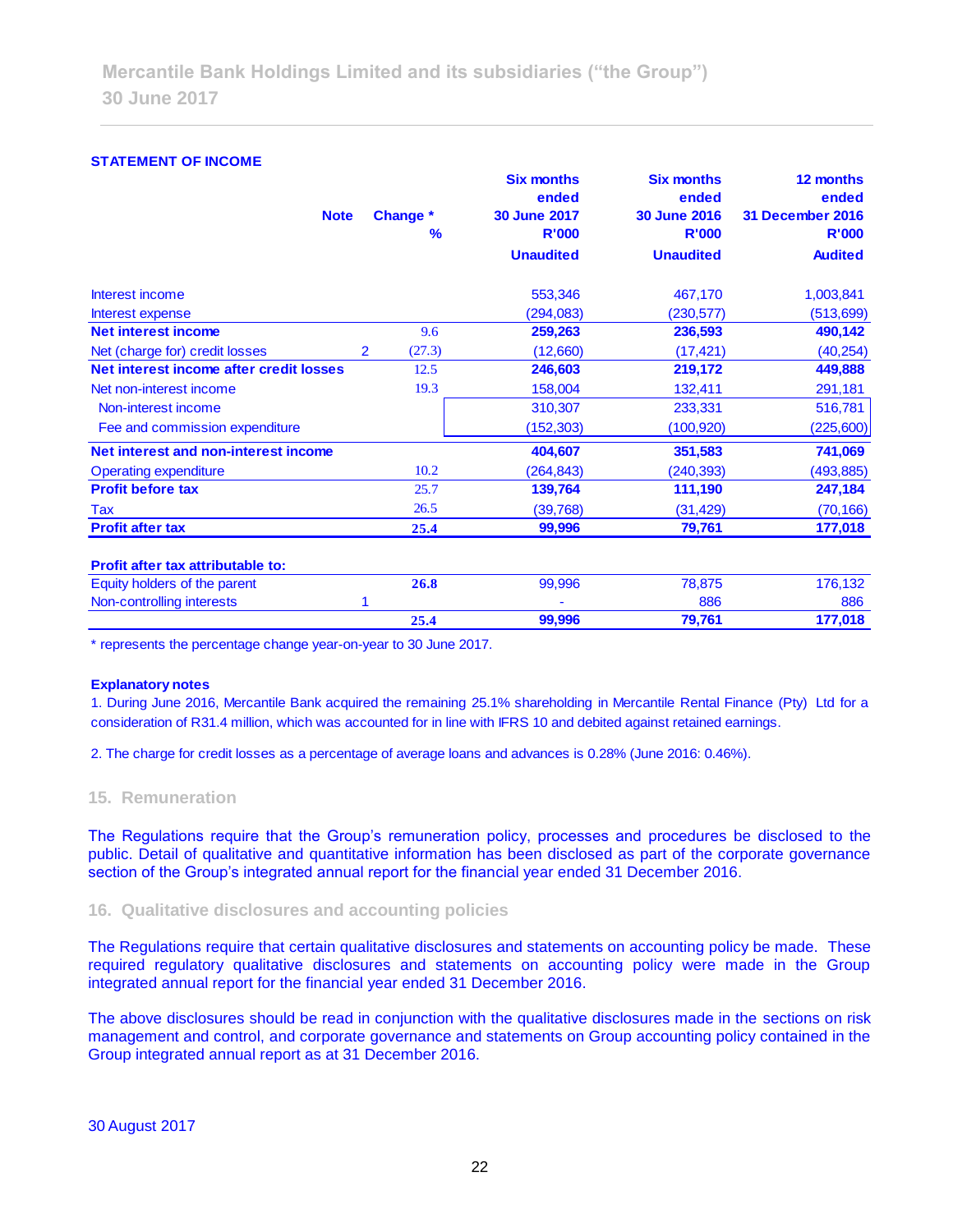## **ANNEXURE A: COMPOSITION OF CAPITAL DISCLOSURES TEMPLATE**

#### **Mercantile Bank Group**

As at 30 June 2017

|                         | Basel III common disclosures template to be used during the transition of regulatory adjustments<br>(i.e. from 1 June 2013 to 1 January 2018)<br><b>R'000</b>                                                                                           |              | <b>AMOUNTS</b><br><b>SUBJECT TO</b><br><b>PRE-BASEL</b><br>$\mathbf{m}$<br><b>TREATMENT</b> |
|-------------------------|---------------------------------------------------------------------------------------------------------------------------------------------------------------------------------------------------------------------------------------------------------|--------------|---------------------------------------------------------------------------------------------|
|                         | <b>Common Equity Tier 1 capital: instruments and reserves</b>                                                                                                                                                                                           |              |                                                                                             |
| 1                       | Directly issued qualifying common share capital (and equivalent for non-joint stock companies) plus related stock surplus                                                                                                                               | 1 207 270    |                                                                                             |
| $\overline{\mathbf{2}}$ | <b>Retained earnings</b>                                                                                                                                                                                                                                | 823 526      |                                                                                             |
| 3                       | Accumulated other comprehensive income (and other reserves)                                                                                                                                                                                             | 125 875      |                                                                                             |
| 4                       | Directly issued capital subject to phase out from CET 1 (only applicable to non-joint stock companies)                                                                                                                                                  | 0            |                                                                                             |
|                         | Public sector capital injections grandfathered until 1 January 2018                                                                                                                                                                                     | $\Omega$     |                                                                                             |
| $\overline{5}$          | Common share capital issued by subsidiaries and held third parties (amounts allowed in group CET)                                                                                                                                                       | $\Omega$     | $\mathbf{0}$                                                                                |
| $6\phantom{1}6$         | <b>Common Equity Tier 1 capital before regulatory adjustments</b>                                                                                                                                                                                       | 2 156 671    |                                                                                             |
|                         | <b>Common Equity Tier 1 capital: regulatory adjustments</b>                                                                                                                                                                                             |              |                                                                                             |
|                         | <b>Prudential valuation adjustments</b>                                                                                                                                                                                                                 | $\mathbf{0}$ | $\mathbf{0}$                                                                                |
| 8                       | Goodwill (net of related tax liability)                                                                                                                                                                                                                 | $\Omega$     | $\Omega$                                                                                    |
| $\overline{9}$          | Other intangibles other than mortgage-servicing rights (net of related tax liability)                                                                                                                                                                   | 130 551      | 130 551                                                                                     |
| 10                      | Deferred tax assets that rely on future profitability excluding those arising from temporary differences (net of related tax<br>liability)                                                                                                              | ∩            | <sup>n</sup>                                                                                |
| 11                      | Cash-flow hedge reserve                                                                                                                                                                                                                                 | $\mathbf{0}$ | $\mathbf{0}$                                                                                |
| 12                      | Shortfall of provisions to expected losses                                                                                                                                                                                                              | $\Omega$     | $\mathbf{0}$                                                                                |
| 13                      | Securitisation gain on sale                                                                                                                                                                                                                             | $\mathbf{0}$ | $\mathbf 0$                                                                                 |
| 14                      | Gains and losses due to changes in own credit risk on fair valued liabilities                                                                                                                                                                           | $\Omega$     | $\mathbf 0$                                                                                 |
| 15                      | Defined-benefit pension fund net assets                                                                                                                                                                                                                 | $\Omega$     | $\mathbf 0$                                                                                 |
| 16                      | Investments in own shares (if not already netted off paid-in capital on reported balance sheet                                                                                                                                                          | $\mathbf{0}$ | $\mathbf{0}$                                                                                |
| 17                      | Reciprocal cross-holdings in common equity                                                                                                                                                                                                              | $\Omega$     | $\Omega$                                                                                    |
| 18                      | Investments in the capital of banking, financial, insurance entities that are outside the scope of regulatory consolidation, net of<br>eligible short position, where the bank does not own more than 10% of the issued share capital (amount above 10% |              |                                                                                             |
|                         | threshold)                                                                                                                                                                                                                                              | $\mathbf{0}$ | $\mathbf{0}$                                                                                |
| 19                      | Significant investments in the common stock of banking, financial and insurance entities that are outside the scope of<br>regulatory consolidation, net of eligible short positions (amounts above 10% threshold)                                       | $\Omega$     | $\mathbf{0}$                                                                                |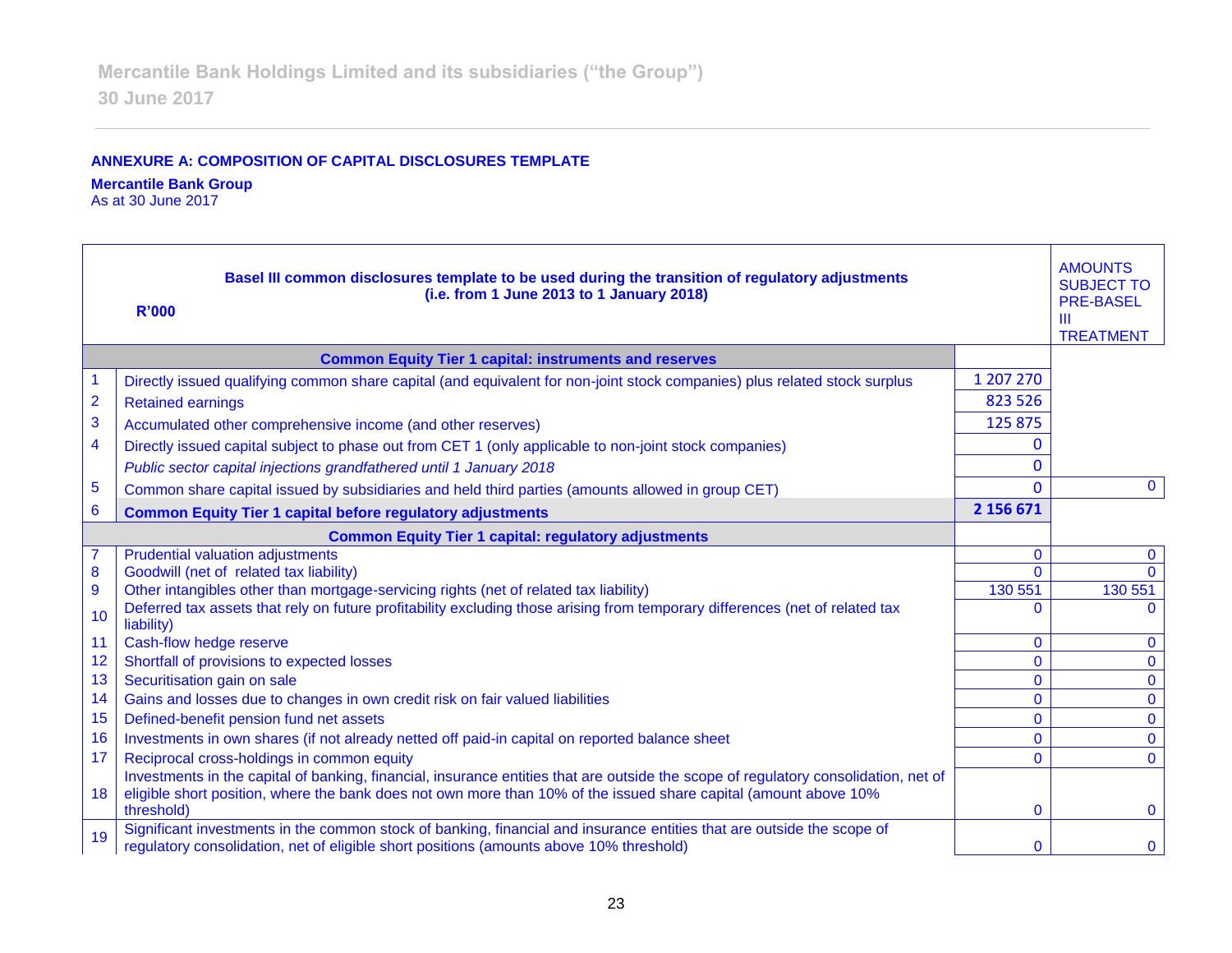# **Mercantile Bank Holdings Limited and its subsidiaries ("the Group")**

# **30 June 2017**

| 20 | Mortgage servicing rights (amount above 10% threshold)                                                                                                                                                                                                             | $\mathbf{0}$   | $\bf{0}$     |
|----|--------------------------------------------------------------------------------------------------------------------------------------------------------------------------------------------------------------------------------------------------------------------|----------------|--------------|
| 21 | Deferred tax assets arising from temporary differences (amounts above 10% threshold, net of related tax liability)                                                                                                                                                 | $\Omega$       | $\mathbf 0$  |
| 22 | Amount exceeding the 15% threshold                                                                                                                                                                                                                                 | $\mathbf{0}$   | $\bf{0}$     |
| 23 | of which: significant investments in the common stock of financials                                                                                                                                                                                                | $\mathbf{0}$   | $\mathbf 0$  |
| 24 | of which: mortgage servicing rights                                                                                                                                                                                                                                | $\mathbf{0}$   | $\pmb{0}$    |
| 25 | of which: deferred tax assets arising from temporary differences                                                                                                                                                                                                   | $\Omega$       | $\mathbf 0$  |
| 26 | National specific regulatory adjustments                                                                                                                                                                                                                           | $\mathbf{0}$   | $\mathbf 0$  |
|    | REGULATORY ADJUSTMENTS APPLIED TO COMMON EQUITY TIER 1 IN RESPECT OF AMOUNTS SUBJECT TO PR-<br><b>BASEL III TREAMENT</b>                                                                                                                                           | 130 551        |              |
|    | OF WHICH: Other intangibles other than mortgage-servicing rights (net of related tax liability)                                                                                                                                                                    | 130 551        |              |
|    | <b>OF WHICH:</b>                                                                                                                                                                                                                                                   | $\Omega$       |              |
| 27 | Regulatory adjustments applied to Common Equity Tier 1 due to insufficient Additional Tier 1 and Tier 2 to cover deductions                                                                                                                                        | <sup>0</sup>   |              |
| 28 | <b>Total regulatory adjustments to Common Equity Tier 1</b>                                                                                                                                                                                                        | 130 551        |              |
| 29 | <b>Common Equity Tier 1 capital (CET1)</b>                                                                                                                                                                                                                         | 2026120        |              |
|    | <b>Additional Tier 1 capital: instruments</b>                                                                                                                                                                                                                      |                |              |
| 30 | Directly issued qualifying Additional Tier 1 instruments plus related stock surplus                                                                                                                                                                                | $\mathbf{0}$   |              |
| 31 | of which: classified as equity under applicable accounting standards                                                                                                                                                                                               | $\Omega$       |              |
| 32 | of which: classified as liabilities under applicable accounting standards                                                                                                                                                                                          | $\mathbf{0}$   |              |
| 33 | Directly issued capital instruments subject to phase out from Additional Tier 1                                                                                                                                                                                    | $\overline{0}$ |              |
| 34 | Additional Tier 1 instruments (and CET1 instruments not included in line 5) issued by subsidiaries and held by third parties<br>(amounts allowed in group AT1)                                                                                                     | 0              |              |
| 35 | of which: instruments issued by subsidiaries subject to phase out                                                                                                                                                                                                  | $\mathbf{0}$   |              |
| 36 | Additional Tier 1 capital before regulatory adjustments                                                                                                                                                                                                            | $\Omega$       |              |
|    | <b>Additional Tier 1 capital: regulatory adjustments</b>                                                                                                                                                                                                           |                |              |
| 37 | <b>Investments in own Additional Tier 1 instruments</b>                                                                                                                                                                                                            | $\mathbf{0}$   | $\bf{0}$     |
| 38 | Reciprocal cross-holdings in Additional Tier 1 instruments                                                                                                                                                                                                         | $\Omega$       | $\mathbf{0}$ |
|    | Investments in the capital of banking, financial, insurance entities that are outside the scope of regulatory consolidation, net of<br>eligible short position, where the bank does not own more than 10% of the issued common share capital of the entity (amount |                |              |
| 39 | above 10% threshold)                                                                                                                                                                                                                                               | $\mathbf{0}$   | $\mathbf{0}$ |
| 40 | Significant investments in the capital of banking, financial and insurance entities that are outside the scope of regulatory<br>consolidation (net of eligible short positions)                                                                                    | $\Omega$       | $\mathbf 0$  |
| 41 | National specific regulatory adjustments                                                                                                                                                                                                                           | $\Omega$       |              |
|    | REGULATORY ADJUSTMENTS APPLIED TO COMMON EQUITY TIER 1 IN RESPECT OF AMOUNTS SUBJECT TO PR-                                                                                                                                                                        |                |              |
|    | <b>BASEL III TREAMENT</b>                                                                                                                                                                                                                                          | $\bf{0}$       |              |
|    | OF WHICH: (INSERT NAME OF ADJUSTMENT)                                                                                                                                                                                                                              | $\mathbf{0}$   |              |
|    | OF WHICH:                                                                                                                                                                                                                                                          | 0              |              |
| 42 | Regulatory adjustments applied to Additional Tier 1 due to insufficient Tier 2 to cover deductions                                                                                                                                                                 | $\mathbf{0}$   |              |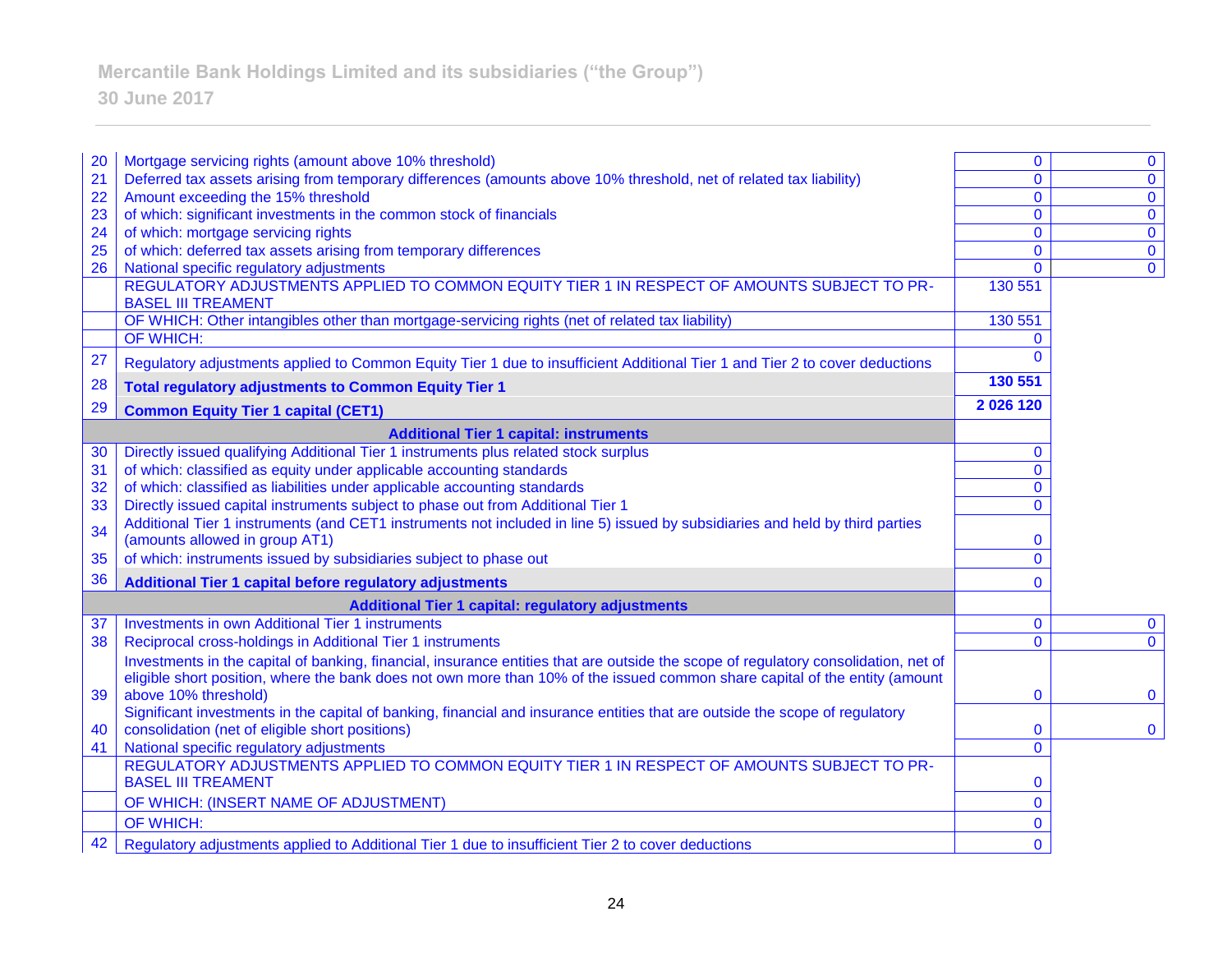| 43 | <b>Total regulatory adjustments to Additional Tier 1 capital</b>                                                                                                                                                                                           | n            |          |
|----|------------------------------------------------------------------------------------------------------------------------------------------------------------------------------------------------------------------------------------------------------------|--------------|----------|
| 44 | <b>Additional Tier 1 capital (AT1)</b>                                                                                                                                                                                                                     |              |          |
| 45 | Tier 1 capital (T1= CET1 + AT1)                                                                                                                                                                                                                            | 2026120      |          |
|    |                                                                                                                                                                                                                                                            |              |          |
|    | <b>Tier 2 capital and provisions</b>                                                                                                                                                                                                                       |              |          |
| 46 | Directly issued qualifying Tier 2 instruments plus related stock surplus                                                                                                                                                                                   | $\mathbf{0}$ |          |
| 47 | Directly issued capital instruments subject to phase out from Tier 2                                                                                                                                                                                       | $\Omega$     |          |
| 48 | Tier 2 instruments (and CET1 and AT1 instruments not included in lines 5 to 34) issued by subsidiaries and held by third<br>parties (amounts allowed in group Tier 2)                                                                                      | $\Omega$     |          |
| 49 | of which: instruments issued by subsidiaries subject to phase out                                                                                                                                                                                          | $\mathbf{0}$ |          |
| 50 | <b>Provisions</b>                                                                                                                                                                                                                                          | 26 633       |          |
| 51 | Tier 2 capital before regulatory adjustments                                                                                                                                                                                                               | 26 633       |          |
|    | Tier 2 capital: regulatory adjustments                                                                                                                                                                                                                     |              |          |
| 52 | Investment in own Tier 2 instruments                                                                                                                                                                                                                       | $\mathbf{0}$ | $\bf{0}$ |
| 53 | Reciprocal cross-holdings in Tier 2 instruments                                                                                                                                                                                                            | $\mathbf{0}$ | $\Omega$ |
| 54 | Investments in capital of banking, financial and insurance entities that are outside the scope of regulatory consolidation, net of<br>eligible short positions, where the bank does not own more than 10% of the issued common share capital of the entity | $\Omega$     |          |
|    | (amount above the 10% threshold)                                                                                                                                                                                                                           | $\Omega$     | $\Omega$ |
| 55 | Significant investments in the capital of banking, financial and insurance entities that are outside the scope of regulatory<br>consolidation (net of eligible short positions)                                                                            |              | $\bf{0}$ |
| 56 | National specific regulatory adjustments                                                                                                                                                                                                                   | $\mathbf{0}$ |          |
|    | REGULATORY ADJUSTMENTS APPLIED TO COMMON EQUITY TIER 2 IN RESPECT OF AMOUNTS SUBJECT TO PR-<br><b>BASEL III TREAMENT</b>                                                                                                                                   | $\Omega$     |          |
|    | OF WHICH: (INSERT NAME OF ADJUSTMENT)                                                                                                                                                                                                                      | $\mathbf{0}$ |          |
|    | OF WHICH:                                                                                                                                                                                                                                                  | $\Omega$     |          |
| 57 | <b>Total regulatory adjustments to Tier 2 capital</b>                                                                                                                                                                                                      | n            |          |
| 58 | <b>Tier 2 capital (T2)</b>                                                                                                                                                                                                                                 | 26 633       |          |
| 59 | Total capital (TC= T1 + T2)                                                                                                                                                                                                                                | 2 052 753    |          |
|    | RISK WEIGHTED ASSETS IN RESPECT OF AMOUNTS SUBJECT TO PRE-BASEL III TREAMENT                                                                                                                                                                               | 10 900 642   |          |
|    | OF WHICH: (INSERT NAME OF ADJUSTMENT)                                                                                                                                                                                                                      |              |          |
|    | OF WHICH:                                                                                                                                                                                                                                                  | $\Omega$     |          |
| 60 | <b>Total risk weighted assets</b>                                                                                                                                                                                                                          | 10 900 642   |          |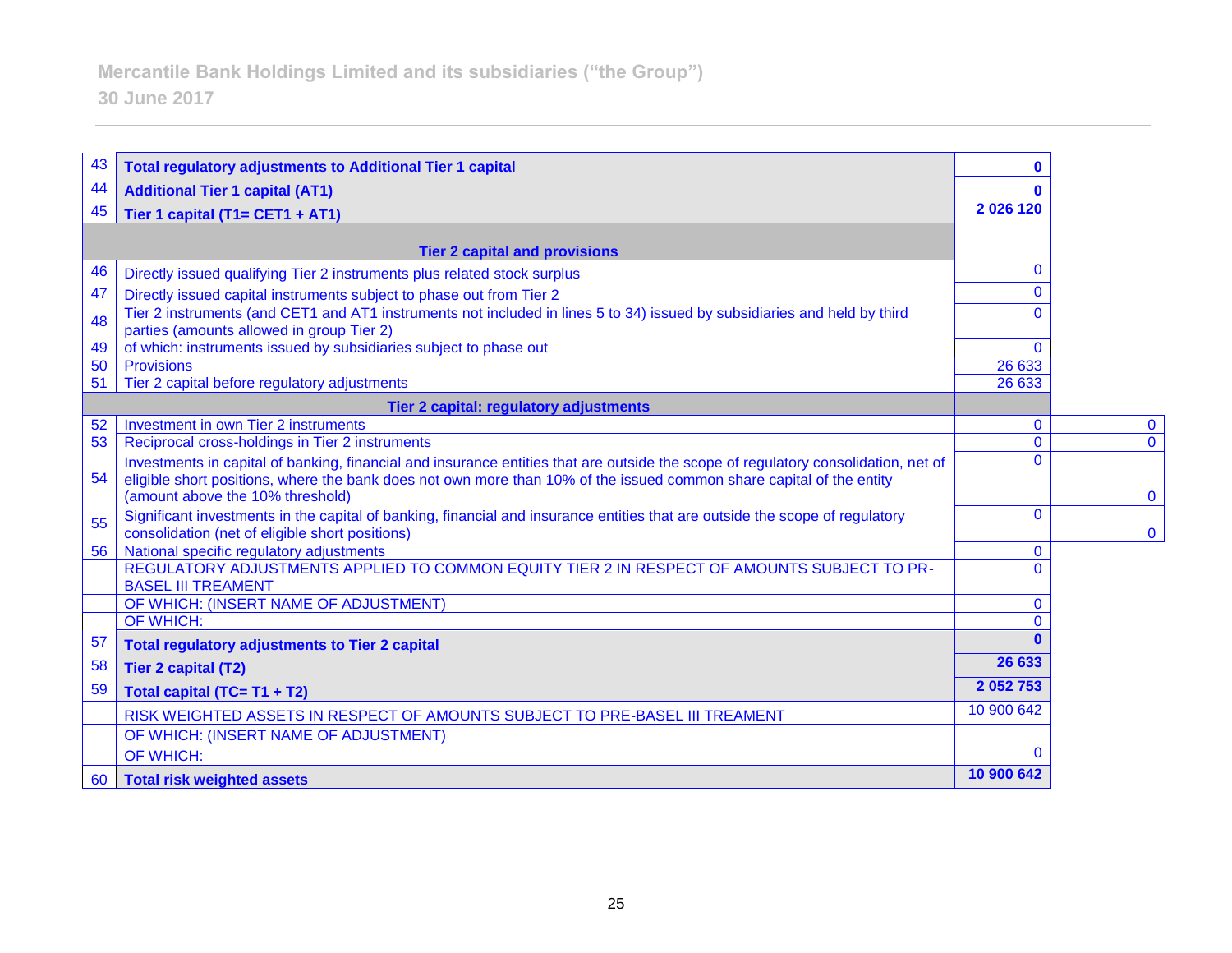|    | <b>Capital ratios</b>                                                                                                                                                                                                               |                |
|----|-------------------------------------------------------------------------------------------------------------------------------------------------------------------------------------------------------------------------------------|----------------|
| 61 | Common Equity Tier 1 (as a percentage of risk weighted assets)                                                                                                                                                                      | 18.59          |
| 62 | Tier 1 (as a percentage of risk weighted assets)                                                                                                                                                                                    | 18.59          |
| 63 | Total capital (as a percentage of risk weighted assets)                                                                                                                                                                             | 18.83          |
| 64 | Institution specific buffers requirements (minimum CET1 requirement plus capital conservation buffers plus countercyclical<br>buffer requirements plus G-SIB buffer requirement, expressed as a percentage of risk weighted assets) | 1.25           |
| 65 | of which: capital conservation buffer requirement                                                                                                                                                                                   | 1.25           |
| 66 | of which: bank specific countercyclical buffer requirement                                                                                                                                                                          | $\bf{0}$       |
| 67 | of which: G-SIB buffer requirement                                                                                                                                                                                                  | $\Omega$       |
| 68 | Common Equity Tier 1 available to meet buffers (as a percentage of risk weighted assets)                                                                                                                                            | 18.59          |
|    | <b>National Minima (if different from Basel 3)</b>                                                                                                                                                                                  |                |
| 69 | National Common Equity Tier 1 minimum ratio (if different from Basel 3 minimum)                                                                                                                                                     | 6.00           |
| 70 | National Tier 1 minimum ratio                                                                                                                                                                                                       | 7.25           |
| 71 | National total capital minimum ratio                                                                                                                                                                                                | 9.50           |
|    | Amounts below the threshold for deductions (before risk weighting)                                                                                                                                                                  |                |
| 72 | Non-significant investments in the capital of other financials                                                                                                                                                                      | $\bf{0}$       |
| 73 | Significant investments in common stock of financials                                                                                                                                                                               | $\bf{0}$       |
| 74 | Mortgage servicing rights (net of related tax liability)                                                                                                                                                                            | $\mathbf{0}$   |
| 75 | Deferred tax assets arising from temporary differences (net of related tax liability)                                                                                                                                               | $\mathbf{0}$   |
|    | Applicable caps on the inclusion of provisions in Tier 2                                                                                                                                                                            |                |
| 76 | Provisions eligible for inclusion in Tier 2 in respect of exposures subject to standardised approach (prior to application of cap)                                                                                                  | 26 633         |
| 77 | Cap on inclusion of provisions in Tier 2 under standardised approach                                                                                                                                                                | $\mathbf{0}$   |
| 78 | Provisions eligible for inclusion in Tier 2 in respect of exposures subject to internal ratings-based approach (prior to<br>application of cap)                                                                                     | $\bf{0}$       |
| 79 | Cap on inclusion of provisions in Tier 2 under internal ratings-based approach                                                                                                                                                      | $\mathbf{0}$   |
|    | Capital instruments subject to phase-out arrangement (only applicable between 1 Jan 2018 and 1 Jan 2022)                                                                                                                            |                |
| 80 | Current cap on CET1 instruments subject to phase out arrangements                                                                                                                                                                   | $\bf{0}$       |
| 81 | Amounts excluded from CET1 due to cap (excess over cap after redemptions and maturities)                                                                                                                                            | $\bf{0}$       |
| 82 | Current cap on AT1 instruments subject to phase out arrangements                                                                                                                                                                    | $\bf{0}$       |
| 83 | Amounts excluded from AT1 due to cap (excess over cap after redemptions and maturities)                                                                                                                                             | $\mathbf 0$    |
| 84 | Current cap on T2 instruments subject to phase out arrangements                                                                                                                                                                     | $\bf{0}$       |
| 85 | Amounts excluded from T2 due to cap (excess over cap after redemptions and maturities)                                                                                                                                              | $\overline{0}$ |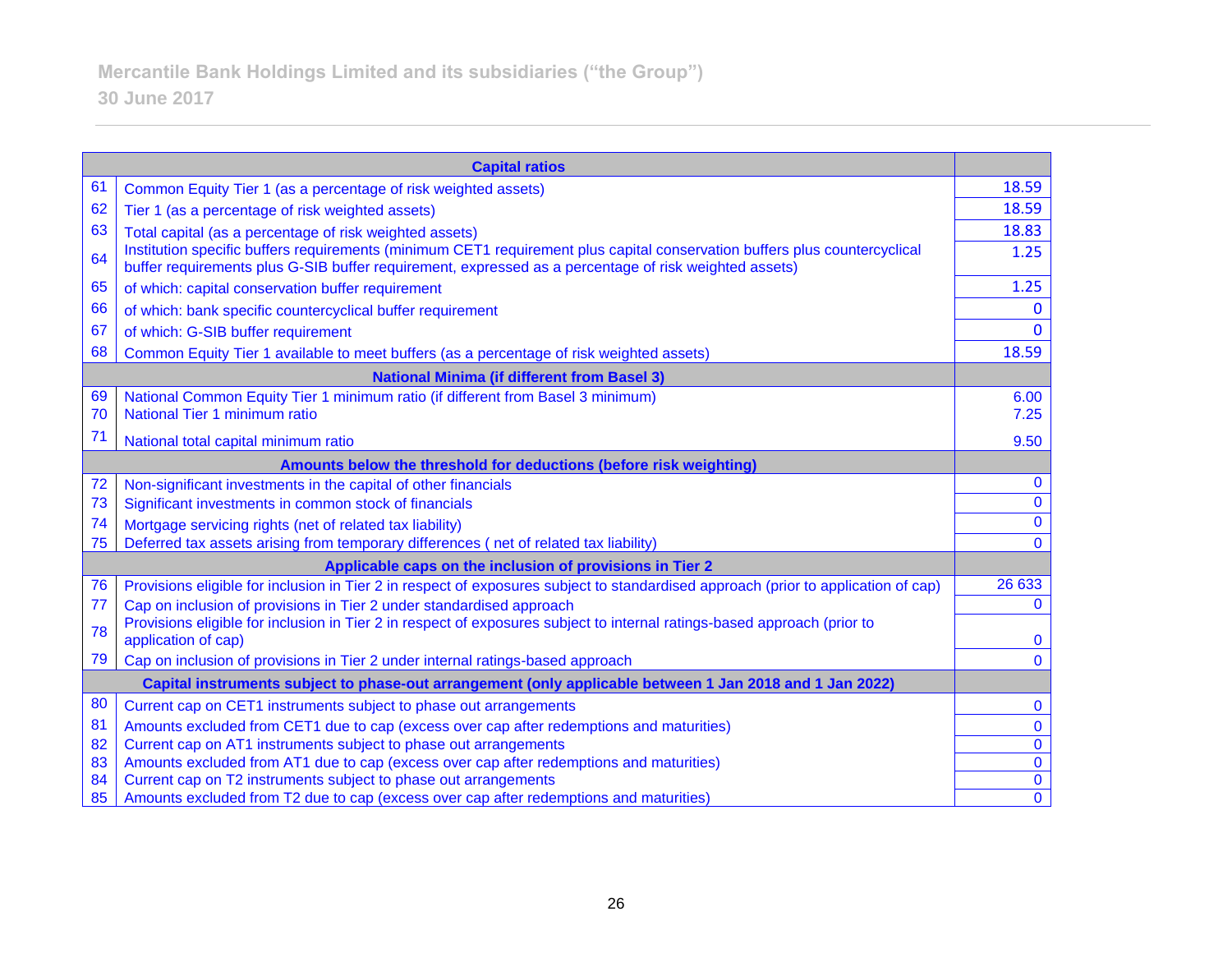## **ANNEXURE A: COMPOSITION OF CAPITAL DISCLOSURES TEMPLATE Mercantile Bank Limited (solo)**

As at 30 June 2017

| Basel III common disclosures template to be used during the transition of regulatory adjustments<br>(i.e. from 1 June 2013 to 1 January 2018)<br><b>R'000</b> |                                                                                                                                     |                          | <b>AMOUNTS</b><br><b>SUBJECT TO</b><br><b>PRE-BASEL</b><br>$\mathbf{m}$<br><b>TREATMENT</b> |
|---------------------------------------------------------------------------------------------------------------------------------------------------------------|-------------------------------------------------------------------------------------------------------------------------------------|--------------------------|---------------------------------------------------------------------------------------------|
|                                                                                                                                                               | <b>Common Equity Tier 1 capital: instruments and reserves</b>                                                                       |                          |                                                                                             |
|                                                                                                                                                               | Directly issued qualifying common share capital (and equivalent for non-joint stock companies) plus related stock surplus           | 483 300                  |                                                                                             |
| $\overline{\mathbf{2}}$                                                                                                                                       | <b>Retained earnings</b>                                                                                                            | 697 077                  |                                                                                             |
| 3                                                                                                                                                             | Accumulated other comprehensive income (and other reserves)                                                                         | 11 711                   |                                                                                             |
| 4                                                                                                                                                             | Directly issued capital subject to phase out from CET 1 (only applicable to non-joint stock companies)                              | $\Omega$                 |                                                                                             |
|                                                                                                                                                               | Public sector capital injections grandfathered until 1 January 2018                                                                 | $\Omega$                 |                                                                                             |
| 5                                                                                                                                                             | Common share capital issued by subsidiaries and held third parties (amounts allowed in group CET)                                   | $\Omega$                 | $\mathbf{0}$                                                                                |
| 6                                                                                                                                                             | <b>Common Equity Tier 1 capital before regulatory adjustments</b>                                                                   | 2 192 088                |                                                                                             |
|                                                                                                                                                               | <b>Common Equity Tier 1 capital: regulatory adjustments</b>                                                                         |                          |                                                                                             |
|                                                                                                                                                               | <b>Prudential valuation adjustments</b>                                                                                             | $\mathbf{0}$             | $\mathbf{0}$                                                                                |
| 8                                                                                                                                                             | Goodwill (net of related tax liability)                                                                                             | $\Omega$                 | $\Omega$                                                                                    |
| $\overline{9}$                                                                                                                                                | Other intangibles other than mortgage-servicing rights (net of related tax liability)                                               | 130 238                  | 130 238                                                                                     |
| 10                                                                                                                                                            | Deferred tax assets that rely on future profitability excluding those arising from temporary differences (net of related tax        |                          |                                                                                             |
|                                                                                                                                                               | liability)                                                                                                                          | $\mathbf 0$              | 0                                                                                           |
| 11                                                                                                                                                            | Cash-flow hedge reserve                                                                                                             | $\mathbf{0}$             | $\mathbf{0}$                                                                                |
| 12                                                                                                                                                            | Shortfall of provisions to expected losses                                                                                          | $\mathbf{0}$             | $\mathbf 0$                                                                                 |
| 13<br>14                                                                                                                                                      | Securitisation gain on sale                                                                                                         | $\mathbf{0}$             | $\mathbf{0}$                                                                                |
| 15                                                                                                                                                            | Gains and losses due to changes in own credit risk on fair valued liabilities<br>Defined-benefit pension fund net assets            | $\mathbf{0}$<br>$\Omega$ | $\mathbf{0}$<br>$\mathbf 0$                                                                 |
| 16                                                                                                                                                            | Investments in own shares (if not already netted off paid-in capital on reported balance sheet                                      | $\mathbf{0}$             | $\mathbf{0}$                                                                                |
| 17                                                                                                                                                            | Reciprocal cross-holdings in common equity                                                                                          | $\Omega$                 | $\Omega$                                                                                    |
|                                                                                                                                                               | Investments in the capital of banking, financial, insurance entities that are outside the scope of regulatory consolidation, net of |                          |                                                                                             |
| 18                                                                                                                                                            | eligible short position, where the bank does not own more than 10% of the issued share capital (amount above 10%                    |                          |                                                                                             |
|                                                                                                                                                               | threshold)                                                                                                                          | $\Omega$                 | $\Omega$                                                                                    |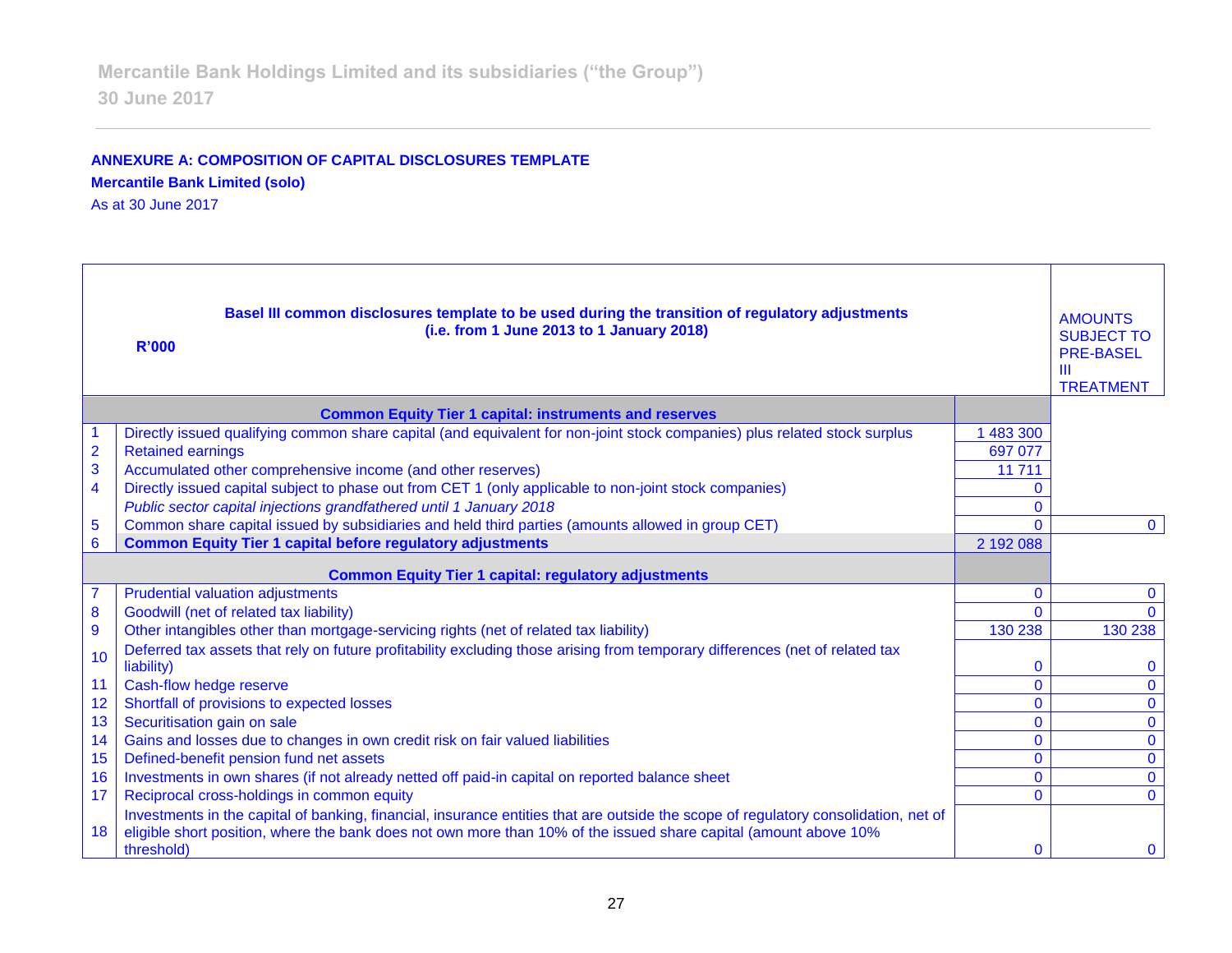# **30 June 2017**

| 19                                                       | Significant investments in the common stock of banking, financial and insurance entities that are outside the scope of                                                       |                   |                            |
|----------------------------------------------------------|------------------------------------------------------------------------------------------------------------------------------------------------------------------------------|-------------------|----------------------------|
|                                                          | regulatory consolidation, net of eligible short positions (amounts above 10% threshold)                                                                                      | 0<br>$\mathbf{0}$ | $\bf{0}$<br>$\overline{0}$ |
| 20<br>21                                                 | Mortgage servicing rights (amount above 10% threshold)<br>Deferred tax assets arising from temporary differences (amounts above 10% threshold, net of related tax liability) | $\mathbf{0}$      | $\overline{0}$             |
| 22                                                       | Amount exceeding the 15% threshold                                                                                                                                           | $\mathbf{0}$      | $\overline{0}$             |
| 23                                                       | of which: significant investments in the common stock of financials                                                                                                          | $\mathbf{0}$      | $\overline{0}$             |
| 24                                                       | of which: mortgage servicing rights                                                                                                                                          | $\mathbf{0}$      | $\overline{0}$             |
| 25                                                       | of which: deferred tax assets arising from temporary differences                                                                                                             | $\mathbf{0}$      | $\mathbf{0}$               |
| 26                                                       | National specific regulatory adjustments                                                                                                                                     | $\mathbf{0}$      | $\overline{0}$             |
|                                                          | REGULATORY ADJUSTMENTS APPLIED TO COMMON EQUITY TIER 1 IN RESPECT OF AMOUNTS SUBJECT TO PR-                                                                                  |                   |                            |
|                                                          | <b>BASEL III TREAMENT</b>                                                                                                                                                    | 130 238           |                            |
|                                                          | OF WHICH: Other intangibles other than mortgage-servicing rights (net of related tax liability)                                                                              | 130 238           |                            |
|                                                          | OF WHICH:                                                                                                                                                                    | $\Omega$          |                            |
| 27                                                       | Regulatory adjustments applied to Common Equity Tier 1 due to insufficient Additional Tier 1 and Tier 2 to cover deductions                                                  | $\Omega$          |                            |
| 28                                                       | <b>Total regulatory adjustments to Common Equity Tier 1</b>                                                                                                                  | 130 238           |                            |
| 29                                                       | <b>Common Equity Tier 1 capital (CET1)</b>                                                                                                                                   | 2 061 850         |                            |
|                                                          | <b>Additional Tier 1 capital: instruments</b>                                                                                                                                |                   |                            |
| 30                                                       | Directly issued qualifying Additional Tier 1 instruments plus related stock surplus                                                                                          | $\mathbf{0}$      |                            |
| 31                                                       | of which: classified as equity under applicable accounting standards                                                                                                         | $\overline{0}$    |                            |
| 32                                                       | of which: classified as liabilities under applicable accounting standards                                                                                                    | $\mathbf{0}$      |                            |
| 33                                                       | Directly issued capital instruments subject to phase out from Additional Tier 1                                                                                              | $\Omega$          |                            |
| 34                                                       | Additional Tier 1 instruments (and CET1 instruments not included in line 5) issued by subsidiaries and held by third parties                                                 |                   |                            |
|                                                          | (amounts allowed in group AT1)                                                                                                                                               | $\mathbf{0}$      |                            |
| 35                                                       | of which: instruments issued by subsidiaries subject to phase out                                                                                                            | $\mathbf{0}$      |                            |
| 36                                                       | Additional Tier 1 capital before regulatory adjustments                                                                                                                      | $\Omega$          |                            |
| <b>Additional Tier 1 capital: regulatory adjustments</b> |                                                                                                                                                                              |                   |                            |
| 37                                                       | <b>Investments in own Additional Tier 1 instruments</b>                                                                                                                      | $\mathbf{0}$      | $\mathbf{0}$               |
| 38                                                       | Reciprocal cross-holdings in Additional Tier 1 instruments                                                                                                                   | $\mathbf{0}$      | $\mathbf{0}$               |
|                                                          | Investments in the capital of banking, financial, insurance entities that are outside the scope of regulatory consolidation, net of                                          |                   |                            |
| 39                                                       | eligible short position, where the bank does not own more than 10% of the issued common share capital of the entity (amount                                                  |                   |                            |
|                                                          | above 10% threshold)                                                                                                                                                         | $\mathbf 0$       | $\mathbf{0}$               |
| 40                                                       | Significant investments in the capital of banking, financial and insurance entities that are outside the scope of regulatory                                                 |                   |                            |
|                                                          | consolidation (net of eligible short positions)                                                                                                                              | $\mathbf{0}$      | $\mathbf{0}$               |
| 41                                                       | National specific regulatory adjustments                                                                                                                                     | $\mathbf{0}$      |                            |
|                                                          | REGULATORY ADJUSTMENTS APPLIED TO COMMON EQUITY TIER 1 IN RESPECT OF AMOUNTS SUBJECT TO PR-                                                                                  |                   |                            |
|                                                          | <b>BASEL III TREAMENT</b>                                                                                                                                                    | $\mathbf 0$       |                            |
|                                                          | OF WHICH: (INSERT NAME OF ADJUSTMENT)                                                                                                                                        | $\bf{0}$          |                            |
|                                                          | OF WHICH:                                                                                                                                                                    | $\overline{0}$    |                            |
|                                                          |                                                                                                                                                                              |                   |                            |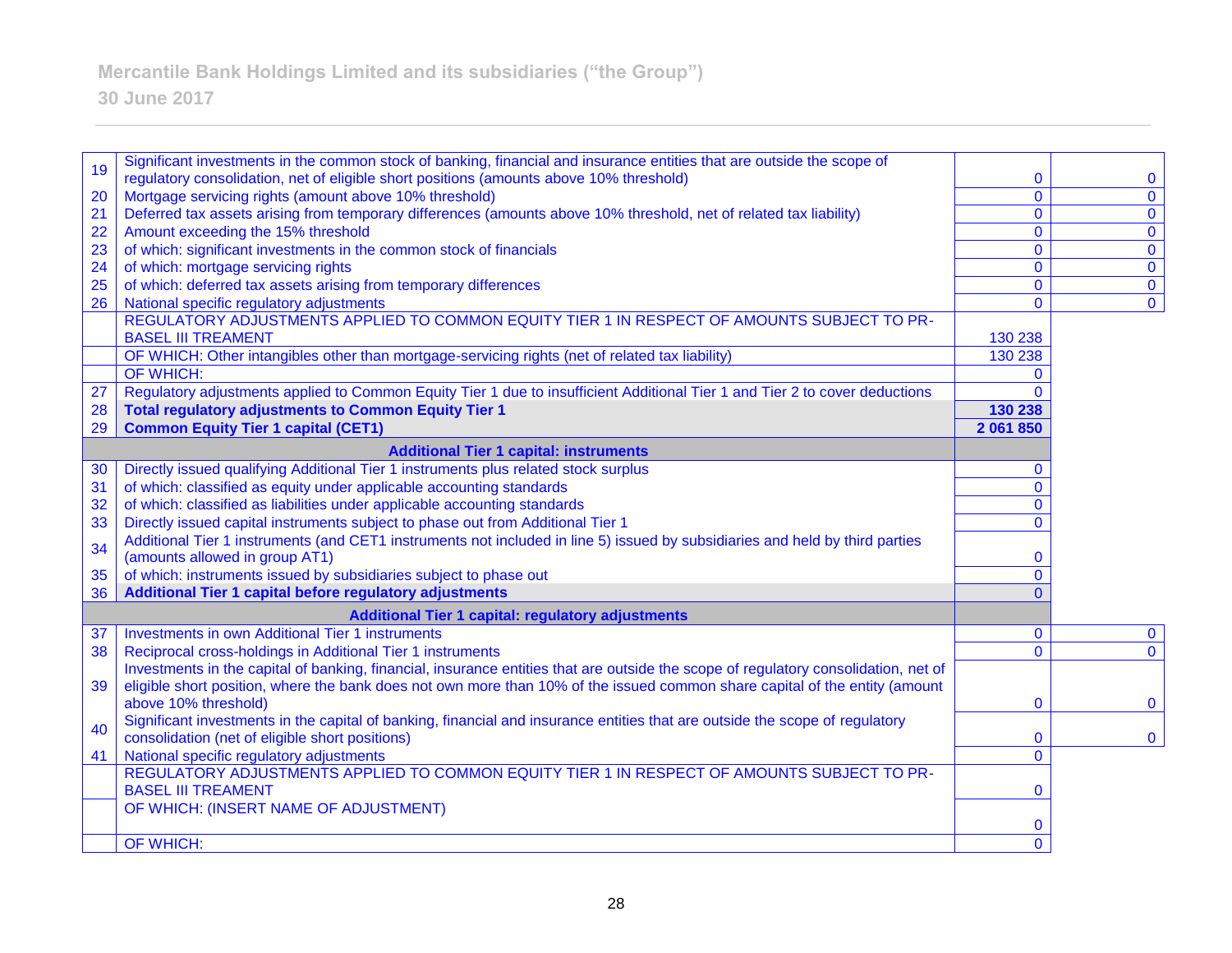# **30 June 2017**

| 42                                   | Regulatory adjustments applied to Additional Tier 1 due to insufficient Tier 2 to cover deductions                                                                              | $\mathbf{0}$                 |                |
|--------------------------------------|---------------------------------------------------------------------------------------------------------------------------------------------------------------------------------|------------------------------|----------------|
| 43<br>44                             | <b>Total regulatory adjustments to Additional Tier 1 capital</b><br><b>Additional Tier 1 capital (AT1)</b>                                                                      | $\mathbf{0}$<br>$\mathbf{a}$ |                |
| 45                                   | Tier 1 capital (T1= CET1 + AT1)                                                                                                                                                 | 2 061 850                    |                |
| <b>Tier 2 capital and provisions</b> |                                                                                                                                                                                 |                              |                |
| 46                                   | Directly issued qualifying Tier 2 instruments plus related stock surplus                                                                                                        | $\mathbf{0}$                 |                |
| 47                                   | Directly issued capital instruments subject to phase out from Tier 2                                                                                                            | $\Omega$                     |                |
| 48                                   | Tier 2 instruments (and CET1 and AT1 instruments not included in lines 5 to 34) issued by subsidiaries and held by third                                                        |                              |                |
| 49                                   | parties (amounts allowed in group Tier 2)<br>of which: instruments issued by subsidiaries subject to phase out                                                                  | $\mathbf{0}$<br>$\mathbf{0}$ |                |
| 50                                   | <b>Provisions</b>                                                                                                                                                               | 26 249                       |                |
| 51                                   | Tier 2 capital before regulatory adjustments                                                                                                                                    | 26 24 9                      |                |
|                                      | Tier 2 capital: regulatory adjustments                                                                                                                                          |                              |                |
| 52                                   | <b>Investment in own Tier 2 instruments</b>                                                                                                                                     | $\mathbf{0}$                 | $\bf{0}$       |
| 53                                   | Reciprocal cross-holdings in Tier 2 instruments                                                                                                                                 | $\mathbf{0}$                 | $\overline{0}$ |
|                                      | Investments in capital of banking, financial and insurance entities that are outside the scope of regulatory consolidation, net of                                              |                              |                |
| 54                                   | eligible short positions, where the bank does not own more than 10% of the issued common share capital of the entity                                                            |                              |                |
|                                      | (amount above the 10% threshold)                                                                                                                                                | $\mathbf 0$                  | $\mathbf{0}$   |
| 55                                   | Significant investments in the capital of banking, financial and insurance entities that are outside the scope of regulatory<br>consolidation (net of eligible short positions) | $\bf{0}$                     | $\mathbf 0$    |
| 56                                   | National specific regulatory adjustments                                                                                                                                        | $\mathbf{0}$                 |                |
|                                      | REGULATORY ADJUSTMENTS APPLIED TO COMMON EQUITY TIER 2 IN RESPECT OF AMOUNTS SUBJECT TO PR-<br><b>BASEL III TREAMENT</b>                                                        | $\mathbf 0$                  |                |
|                                      | OF WHICH: (INSERT NAME OF ADJUSTMENT)                                                                                                                                           | $\mathbf{0}$                 |                |
|                                      | OF WHICH:                                                                                                                                                                       | $\mathbf{0}$                 |                |
| 57                                   | <b>Total regulatory adjustments to Tier 2 capital</b>                                                                                                                           | $\mathbf{0}$                 |                |
| 58                                   | <b>Tier 2 capital (T2)</b>                                                                                                                                                      | 26 249                       |                |
| 59                                   | Total capital (TC= T1 + T2)                                                                                                                                                     | 2 088 099                    |                |
|                                      | RISK WEIGHTED ASSETS IN RESPECT OF AMOUNTS SUBJECT TO PRE-BASEL III TREAMENT                                                                                                    |                              |                |
|                                      |                                                                                                                                                                                 | 10 917 028                   |                |
|                                      | OF WHICH: (INSERT NAME OF ADJUSTMENT)                                                                                                                                           |                              |                |
|                                      | OF WHICH:                                                                                                                                                                       | 0                            |                |
| 60                                   | <b>Total risk weighted assets</b>                                                                                                                                               | 10 917 028                   |                |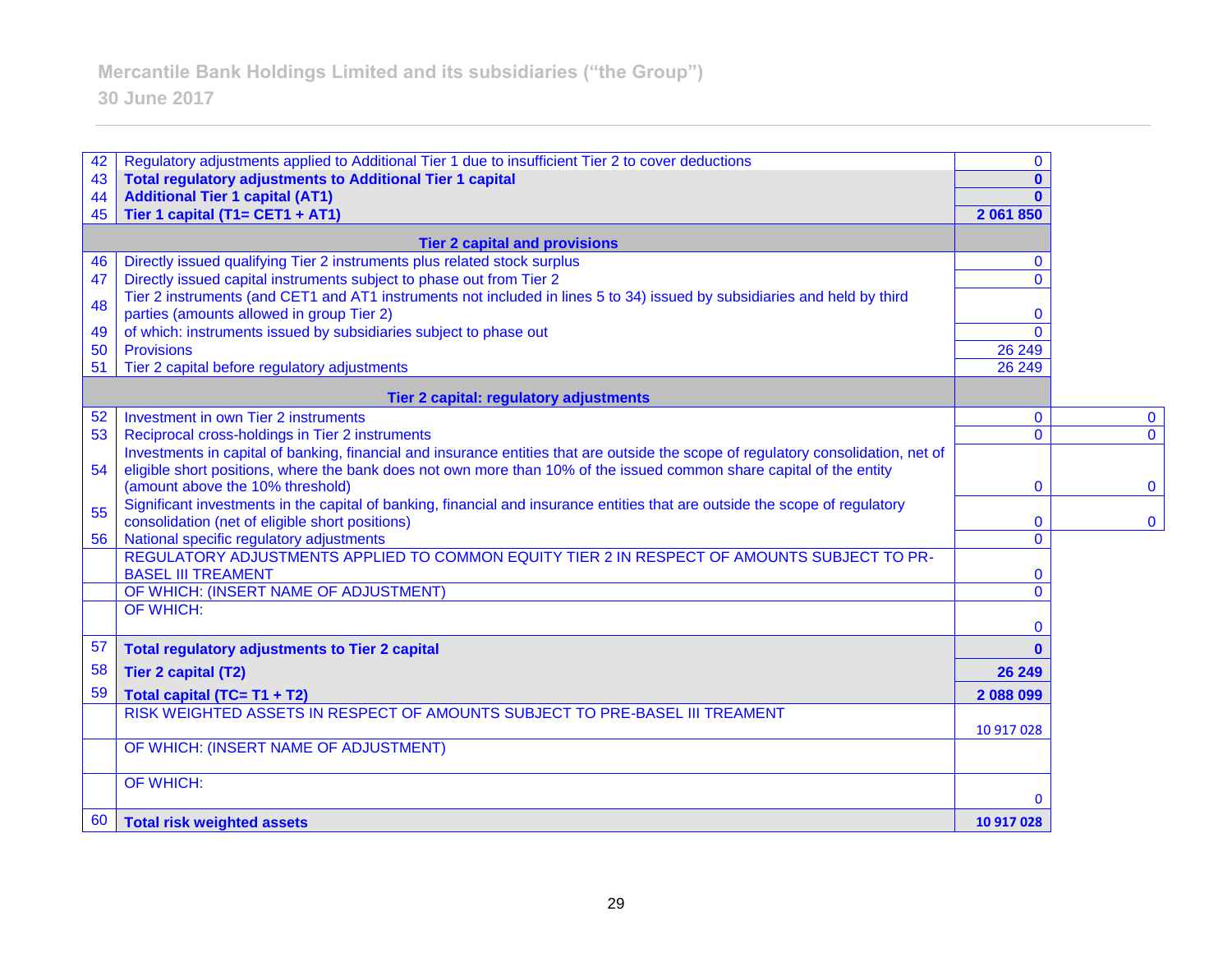| <b>Capital ratios</b>                                                                |                                                                                                                                                                                                                                     |                            |  |
|--------------------------------------------------------------------------------------|-------------------------------------------------------------------------------------------------------------------------------------------------------------------------------------------------------------------------------------|----------------------------|--|
| 61                                                                                   | Common Equity Tier 1 (as a percentage of risk weighted assets)                                                                                                                                                                      | 18.89                      |  |
| 62                                                                                   | Tier 1 (as a percentage of risk weighted assets)                                                                                                                                                                                    | 18.89                      |  |
| 63                                                                                   | Total capital (as a percentage of risk weighted assets)                                                                                                                                                                             | 19.13                      |  |
| 64                                                                                   | Institution specific buffers requirements (minimum CET1 requirement plus capital conservation buffers plus countercyclical<br>buffer requirements plus G-SIB buffer requirement, expressed as a percentage of risk weighted assets) | 1.25                       |  |
| 65                                                                                   | of which: capital conservation buffer requirement                                                                                                                                                                                   | 1.25                       |  |
| 66                                                                                   | of which: bank specific countercyclical buffer requirement                                                                                                                                                                          | $\mathbf{0}$               |  |
| 67                                                                                   | of which: G-SIB buffer requirement                                                                                                                                                                                                  | $\Omega$                   |  |
| 68                                                                                   | Common Equity Tier 1 available to meet buffers (as a percentage of risk weighted assets)                                                                                                                                            | 18.89                      |  |
|                                                                                      | <b>National Minima (if different from Basel 3)</b>                                                                                                                                                                                  |                            |  |
| 69                                                                                   | National Common Equity Tier 1 minimum ratio (if different from Basel 3 minimum)                                                                                                                                                     | 6.00                       |  |
| 70                                                                                   | National Tier 1 minimum ratio                                                                                                                                                                                                       | 7.25                       |  |
| 71                                                                                   | National total capital minimum ratio                                                                                                                                                                                                | 9.50                       |  |
| Amounts below the threshold for deductions (before risk weighting)                   |                                                                                                                                                                                                                                     |                            |  |
| 72                                                                                   | Non-significant investments in the capital of other financials                                                                                                                                                                      | $\Omega$                   |  |
| 73                                                                                   | Significant investments in common stock of financials                                                                                                                                                                               | 133 694                    |  |
| 74                                                                                   | Mortgage servicing rights (net of related tax liability)                                                                                                                                                                            | $\mathbf{0}$               |  |
| 75                                                                                   | Deferred tax assets arising from temporary differences (net of related tax liability)                                                                                                                                               | $\Omega$                   |  |
| Applicable caps on the inclusion of provisions in Tier 2                             |                                                                                                                                                                                                                                     |                            |  |
| 76                                                                                   | Provisions eligible for inclusion in Tier 2 in respect of exposures subject to standardised approach (prior to application of cap)                                                                                                  | 26 249                     |  |
| 77                                                                                   | Cap on inclusion of provisions in Tier 2 under standardised approach                                                                                                                                                                | $\mathbf{0}$               |  |
| 78                                                                                   | Provisions eligible for inclusion in Tier 2 in respect of exposures subject to internal ratings-based approach (prior to                                                                                                            |                            |  |
|                                                                                      | application of cap)                                                                                                                                                                                                                 | $\bf{0}$<br>$\overline{0}$ |  |
| 79<br>Cap on inclusion of provisions in Tier 2 under internal ratings-based approach |                                                                                                                                                                                                                                     |                            |  |
|                                                                                      | Capital instruments subject to phase-out arrangement (only applicable between 1 Jan 2018 and 1 Jan 2022)                                                                                                                            |                            |  |
| 80                                                                                   | Current cap on CET1 instruments subject to phase out arrangements                                                                                                                                                                   | $\mathbf 0$                |  |
| 81                                                                                   | Amounts excluded from CET1 due to cap (excess over cap after redemptions and maturities)                                                                                                                                            | $\overline{0}$             |  |
| 82                                                                                   | Current cap on AT1 instruments subject to phase out arrangements                                                                                                                                                                    | $\overline{0}$             |  |
| 83                                                                                   | Amounts excluded from AT1 due to cap (excess over cap after redemptions and maturities)                                                                                                                                             | $\mathbf{0}$               |  |
| 84                                                                                   | Current cap on T2 instruments subject to phase out arrangements                                                                                                                                                                     | $\mathbf 0$                |  |
| 85                                                                                   | Amounts excluded from T2 due to cap (excess over cap after redemptions and maturities)                                                                                                                                              | $\overline{0}$             |  |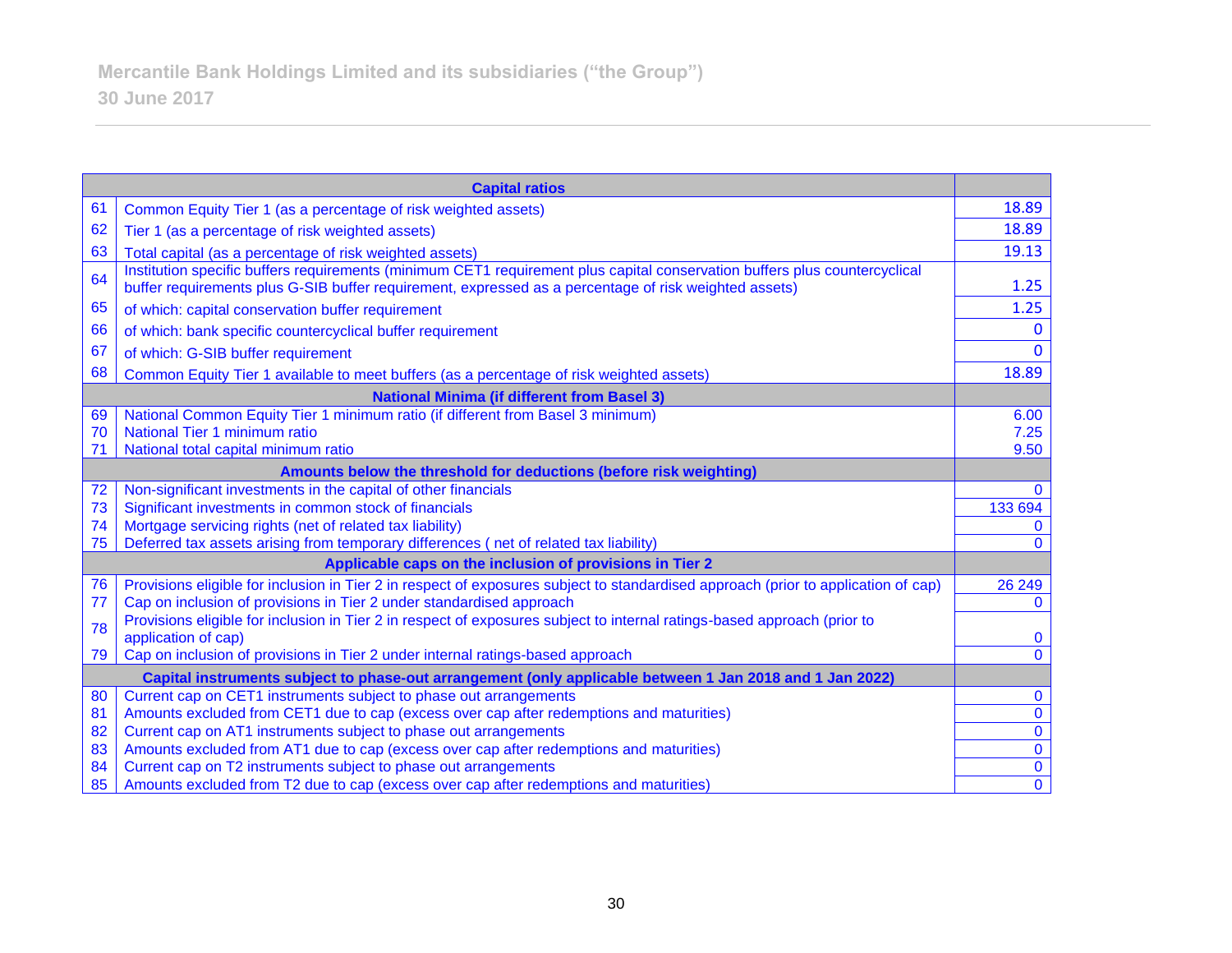## **ANNEXURE B: MAIN FEATURES DISCLOSURE TEMPLATE Mercantile Bank Group and Mercantile Bank Limited (solo)**

As at 30 June 2017

| Disclosure template for main features of regulatory capital instruments |                                                                                                |                                 |                                         |
|-------------------------------------------------------------------------|------------------------------------------------------------------------------------------------|---------------------------------|-----------------------------------------|
|                                                                         | <b>Issuer</b>                                                                                  | <b>Mercantile Bank Limited</b>  | <b>Mercantile Bank Holdings Limited</b> |
| $\overline{2}$                                                          | Unique identifier (e.g. CUSIP, ISIN or Bloomberg identifier for private<br>placement)          | <b>Unlisted</b>                 | <b>Unlisted</b>                         |
| 3                                                                       | Governing Law(s) of the instrument                                                             | <b>Banks Act, Companies Act</b> | <b>Banks Act, Companies Act</b>         |
|                                                                         | <b>Regulatory treatment</b>                                                                    |                                 |                                         |
| 4                                                                       | <b>Transitional Basel III rules</b>                                                            | <b>Common Equity Tier 1</b>     | <b>Common Equity Tier 1</b>             |
| 5                                                                       | <b>Post-transitional Basel III rules</b>                                                       | <b>Common Equity Tier 1</b>     | <b>Common Equity Tier 1</b>             |
| $6\phantom{1}6$                                                         | Eligible at solo/group/group & solo                                                            | Group and solo                  | Group                                   |
| $\overline{7}$                                                          | Instrument type (type to be specified by each jurisdiction)                                    | <b>Ordinary share capital</b>   | <b>Ordinary share capital</b>           |
| 8                                                                       | Amount recognised in regulatory capital (Currency in mil, as of most recent<br>reporting date) | R1 483 Million                  | R1 207 Million                          |
| $\boldsymbol{9}$                                                        | Par value of instrument                                                                        | R <sub>2.00</sub>               | 1 cent                                  |
| 10                                                                      | <b>Accounting classification</b>                                                               | Shareholders' equity            | Shareholders' equity                    |
| 11                                                                      | Original date of issuance                                                                      | 28/03/2002                      | 13/06/1989                              |
| 12                                                                      | <b>Perpetual or dated</b>                                                                      | Perpetual                       | Perpetual                               |
| 13                                                                      | <b>Original maturity date</b>                                                                  | <b>No Maturity</b>              | <b>No Maturity</b>                      |
| 14                                                                      | Issuer call subject to prior supervisory approval                                              | <b>Yes</b>                      | <b>Yes</b>                              |
| 15                                                                      | Optional call date contingent call dates and redemption amount                                 | N/A                             | N/A                                     |
| 16                                                                      | Subsequent call dates, if applicable                                                           | N/A                             | N/A                                     |